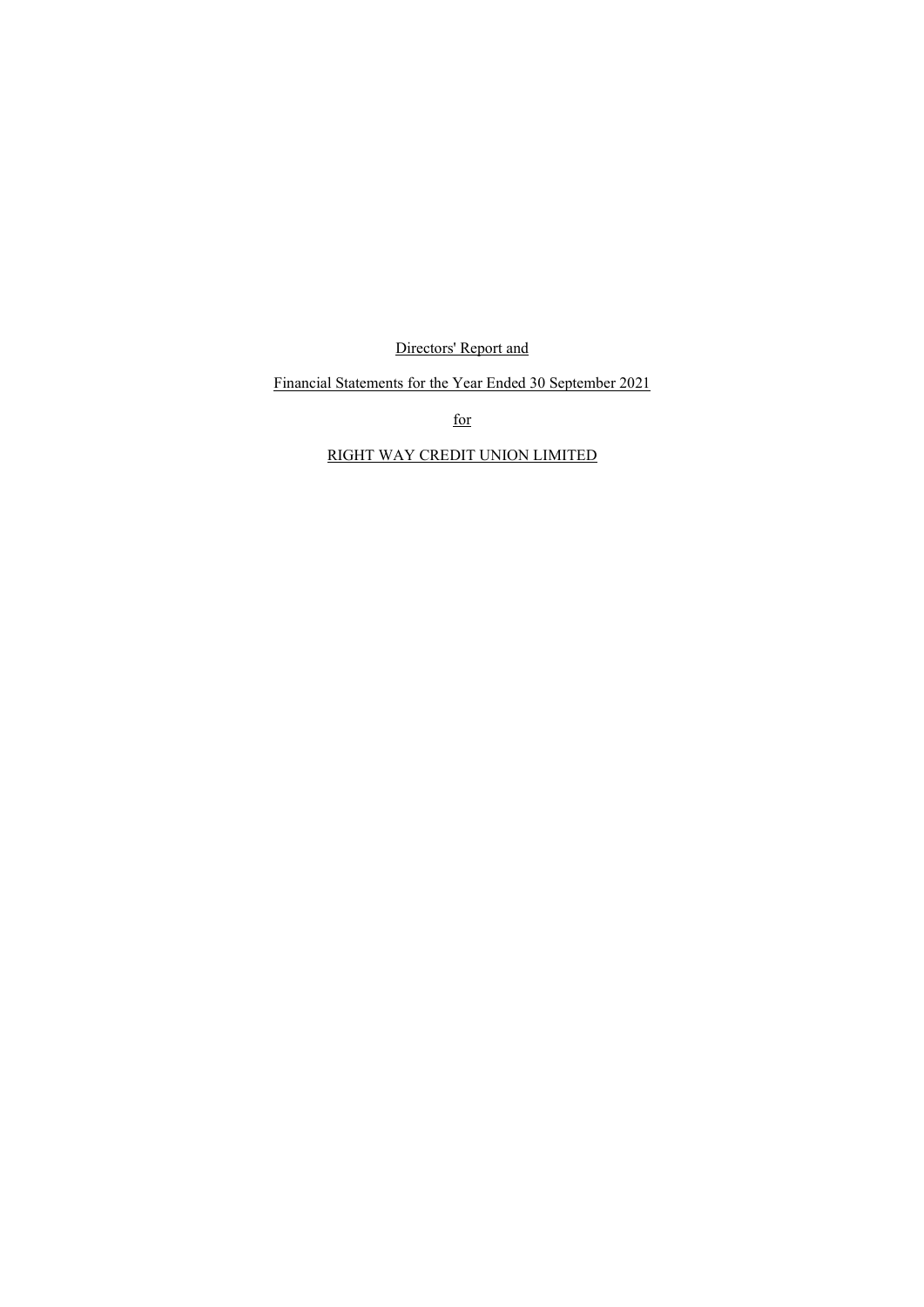#### Contents of the Financial Statements for the Year Ended 30 September 2021

|                                    | Page           |
|------------------------------------|----------------|
| Credit Union Information           | 1              |
| Directors' Report                  | 2              |
| Report of the Independent Auditors | $\overline{4}$ |
| Revenue Account                    | 7              |
| <b>Balance Sheet</b>               | 8              |
| Statement of Changes in Reserves   | 9              |
| <b>Cash Flow Statement</b>         | 10             |
| Notes to the Cash Flow Statement   | 11             |
| Notes to the Financial Statements  | 12             |
| Detailed Revenue Account           | 20             |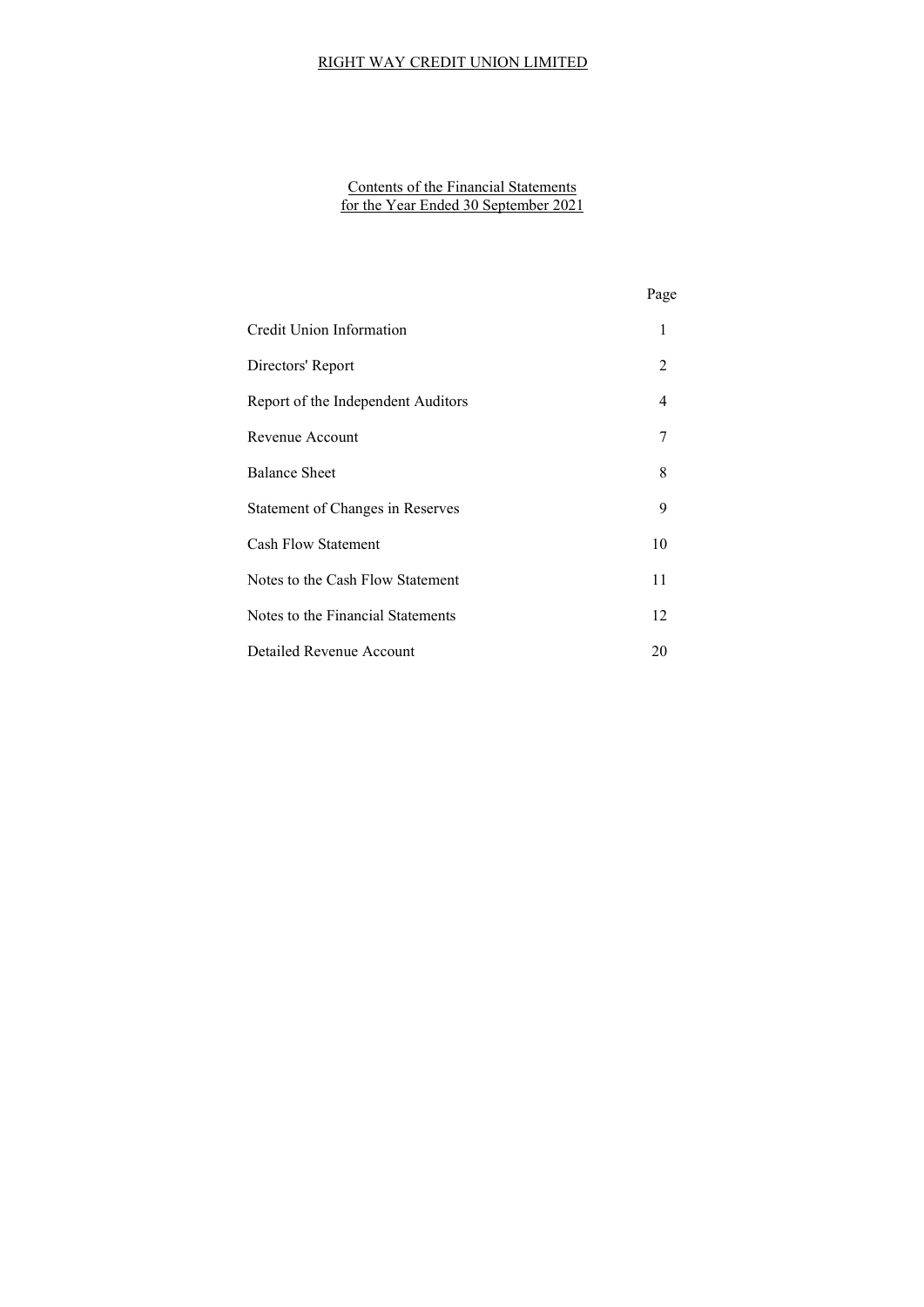#### **Credit Union Information** for the Year Ended 30 September 2021

DIRECTORS: Ms M Welsh Ms K Duffie K Cameron C McCart N Alexander

SECRETARY: C McCart

REGISTERED OFFICE:

41 High Street<br>Paisley PA1 2AH

REGISTERED NUMBER: 446350

AUDITORS: Sharles Audit Limited Statutory Auditor 29 Brandon Street Hamilton ML3 6DA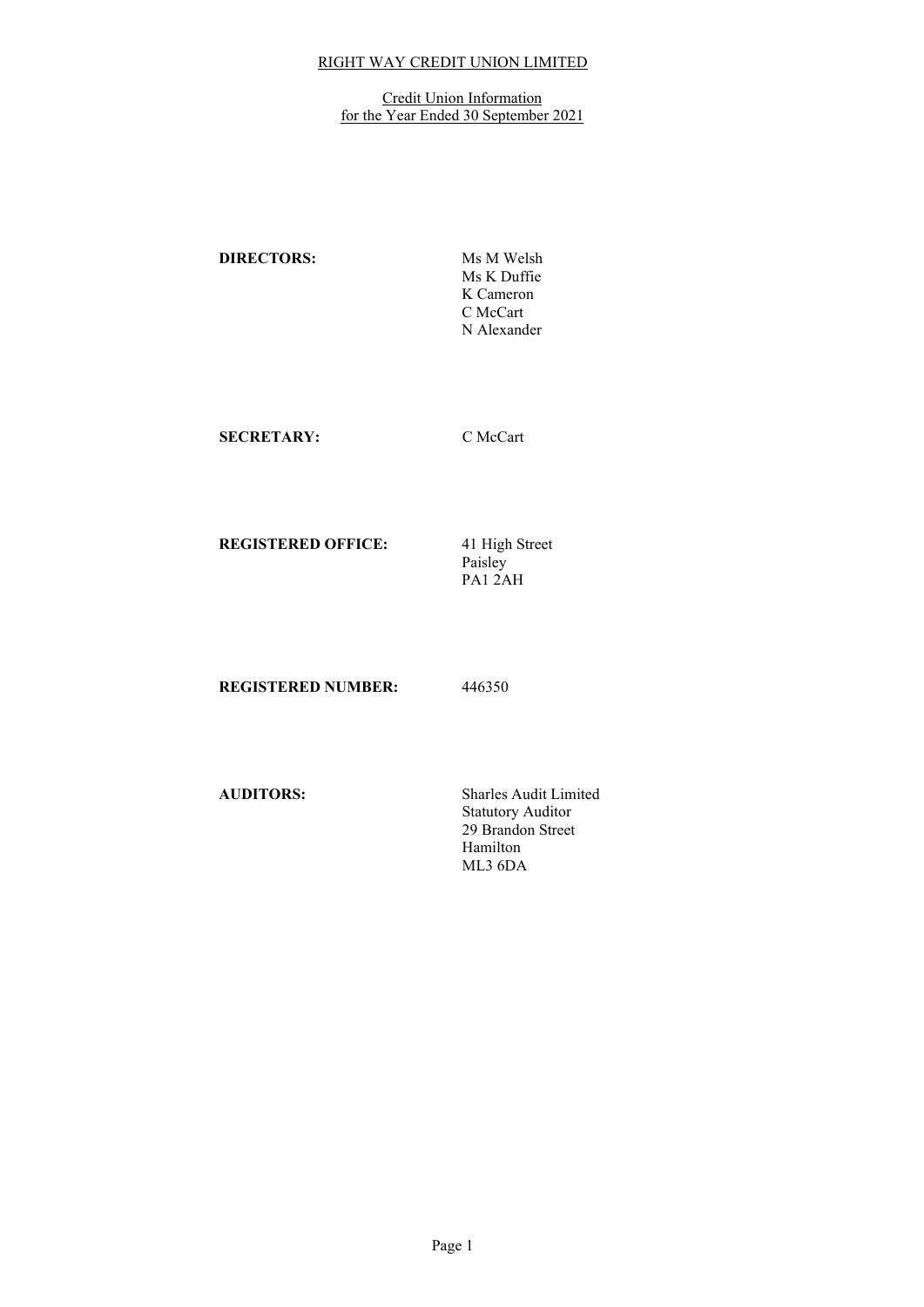#### Directors' Report for the Year Ended 30 September 2021

The directors present their report with the financial statements of the credit union for the year ended 30 September 2021.

## PRINCIPAL ACTIVITY

The principal activity of the credit union in the year under review was that of providing community loans and savings.

#### REVIEW OF BUSINESS

The directors are satisfied with the results for the year under review. Some financial KPI's are set out in the table below to show the performance of the Credit Union over the trading year.

|                                  | Year to<br>30 September 2021 | Year to<br>30 September 2020 |
|----------------------------------|------------------------------|------------------------------|
| Loan interest receivable         | £257,570                     | £235,676                     |
| Surplus/(Deficit) after taxation | £71,805                      | £(72,381)                    |
| Capital Asset Ratio              | 7.80%                        | 7.50%                        |
| Liquidity                        | 16%                          | 44%                          |

Reserves amount to £380,644 (2020 - £333,839). The directors are confident that the Credit Union has sufficient reserves to finance the anticipated levels of activity in the future.

#### DIVIDENDS

No dividends will be distributed for the year ended 30 September 2021.

#### FUTURE DEVELOPMENTS

The directors have considered the impact that the Covid-19 pandemic could have on the ongoing activities of the Credit Union.

This includes the potential impact of reduced levels of income for a period of time, the effect of a short-term shut-down and the availability of government assistance to businesses during this difficult period. The directors expect the Credit Union to experience a reduction in surpluses while the impact of the virus persists but with the cumulative reserves and the availability of government assistance they are confident that the Credit Union can continue operating as a going concern.

## DIRECTORS

The directors shown below have held office during the whole of the period from 1 October 2020 to the date of this report.

Ms M Welsh Ms K Duffie K Cameron C McCart

Other changes in directors holding office are as follows:

N Alexander - appointed 30 June 2021

## COMPLIANCE STATEMENT

The Credit Union is required to maintain and test a single customer view (SCV) file for submission to the FSCS in the event that the Credit Union is wound up. The directors confirm that SCV records have been tested and comply with regulatory authority depositor protection rules

The directors also confirm the following as required by Section 10.1 of the PRA Credit Union Rulebook:

- the Credit Union carried out lending activity within the PRA Credit union rulebook and we can confirm that we meet the requirements for carrying out this activity.
- the Credit Union had sufficient fidelity bond insurance throughout the year.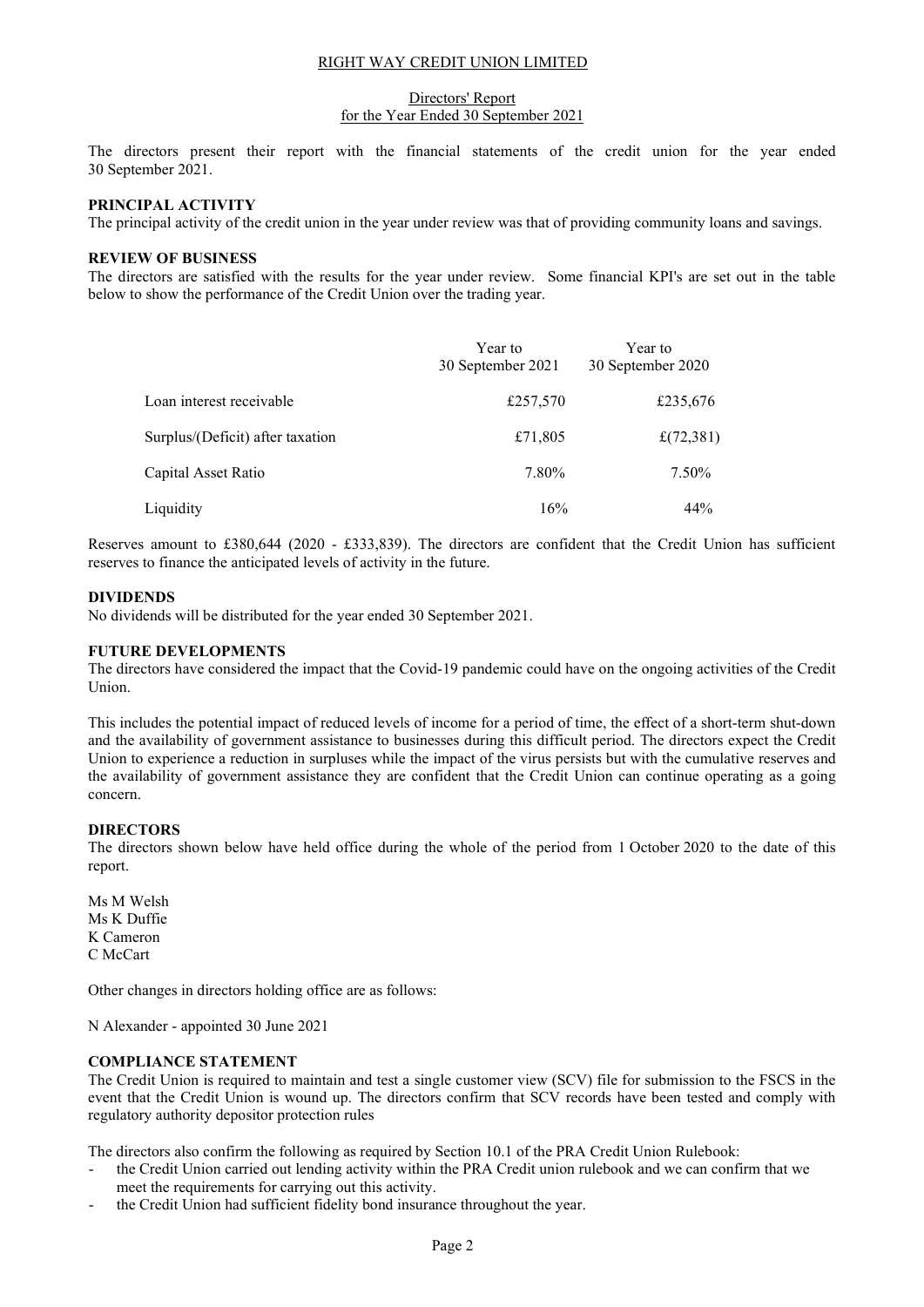#### Directors' Report for the Year Ended 30 September 2021

## STATEMENT OF DIRECTORS' RESPONSIBILITIES

The directors and committee of management are required to prepare financial statements for each financial year, which give a true and fair view of the state of affairs of the Credit Union at the end of the financial year, and of the income and expenditure of the Credit Union for that year.

In preparing these financial statements they are required to

- select suitable accounting policies and then apply them consistently;
- make judgements and estimates that are reasonable and prudent; state whether accounting standards have been followed, and give details of any departures; and
- prepare the financial statements on the going concern basis unless it is inappropriate to presume that the Credit Union will continue in business.

They are also responsible for:

- ensuring that the financial statements comply with the Co-operative and Community Benefit Societies Act 2014 and the Credit Union Act 1979; keeping proper accounting records which disclose with reasonable accuracy at any time the financial position of the credit union; and
- comply with the rules set out within the Prudential Regulatory Authority Credit Union Rulebook; safeguarding the Credit Union's assets; and maintaining a satisfactory system of control over the accounting
- records and transactions;
- taking reasonable steps for the prevention and detection of fraud and other irregularities.

## STATEMENT AS TO DISCLOSURE OF INFORMATION TO AUDITORS

So far as the directors are aware, there is no relevant audit information of which the company's auditors are unaware, and each director has taken all the steps that he or she ought to have taken as a director in order to make himself or herself aware of any relevant audit information and to establish that the company's auditors are aware of that information.

## AUDITORS

The auditors, Sharles Audit Limited, will be proposed for re-appointment at the forthcoming Annual General Meeting.

## ON BEHALF OF THE BOARD:

 $C$ - $r$ c/ab [.................................................................](https://sharles-ca.eu1.echosign.com/verifier?tx=CBJCHBCAABAAlM-Jp6YP2F6YZcGWQmtPmpJ4zelI_9MC)..... Conor McCart (Dec 14, 2021 17:07 GMT) C McCart - Secretary

Date: ............................................. Dec 14, 2021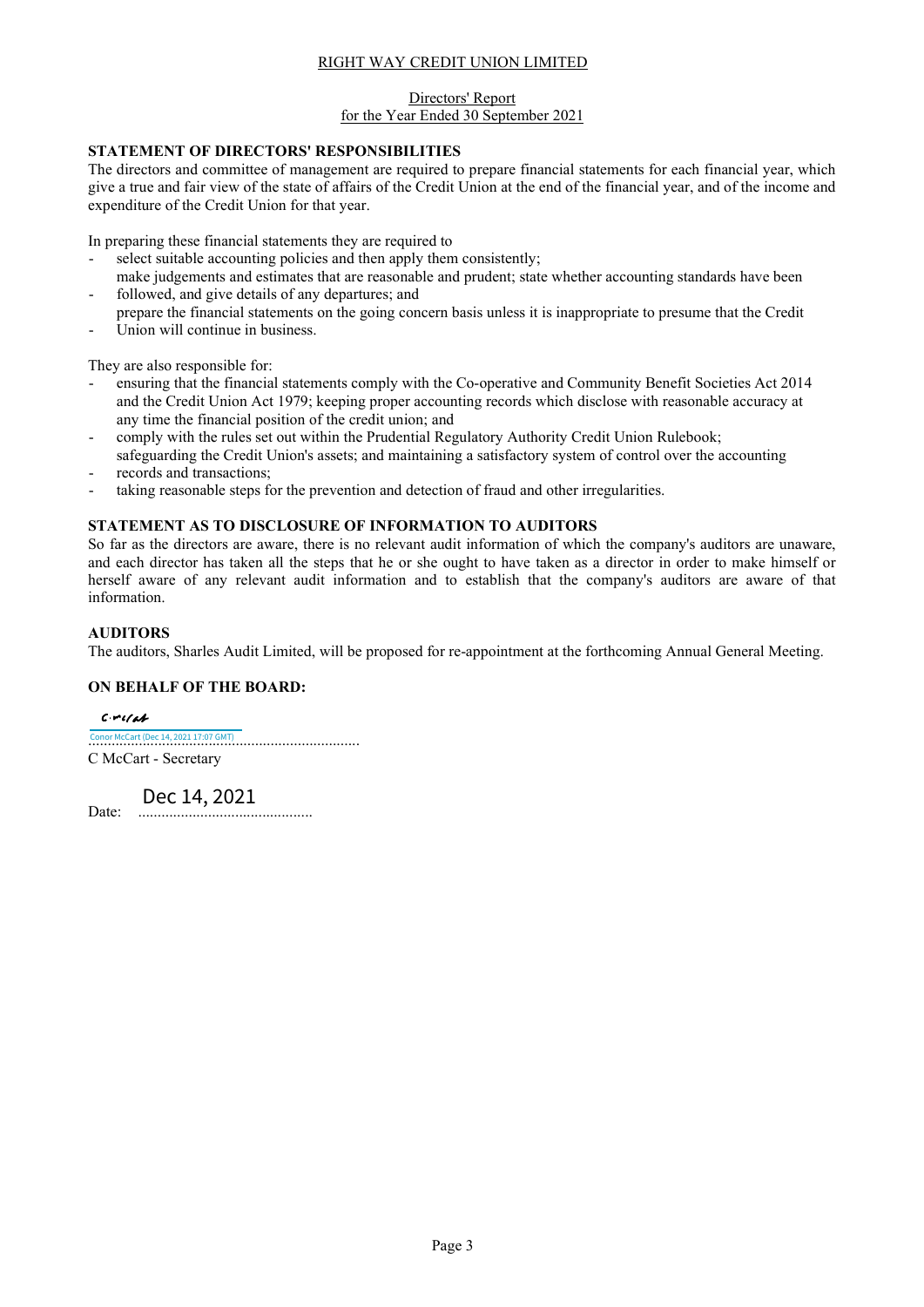## Opinion

We have audited the financial statements of Right Way Credit Union Limited (the 'Credit Union') for the year ended 30 September 2021 which comprise the Revenue Account, Balance Sheet, Cashflow Statement, Statement of Changes in Reserves and Notes to the Financial Statements. The financial reporting framework that has been applied in their preparation is applicable law and United Kingdom Accounting Standards, including Financial Reporting Standard 102 'The Financial Reporting Standard applicable in the UK and Republic of Ireland' (United Kingdom Generally Accepted Accounting Practice).

In our opinion the financial statements:

- give a true and fair view of the state of the Credit Union's affairs as at 30 September 2021 and of its income
- and expenditure for the year then ended;
- have been properly prepared in accordance with United Kingdom Generally Accepted Accounting Practice; and
- have been prepared in accordance with the requirements of the Co-operative and Community Benefits Society Act 2014.

## Basis for opinion

We conducted our audit in accordance with International Standards on Auditing (UK) (ISAs (UK)) and applicable law. Our responsibilities under those standards are further described in the Auditors' responsibilities for the audit of the financial statements section of our report. We are independent of the Credit Union in accordance with the ethical requirements that are relevant to our audit of the financial statements in the UK, including the FRC's Ethical Standard, and we have fulfilled our other ethical responsibilities in accordance with these requirements. We believe that the audit evidence we have obtained is sufficient and appropriate to provide a basis for our opinion.

## Conclusions relating to going concern

In auditing the financial statements, we have concluded that the Boards' use of the going concern basis of accounting in the preparation of the financial statements is appropriate.

Based on the work we have performed, we have not identified any material uncertainties relating to events or conditions that, individually or collectively, may cast significant doubt on the Credit Union's ability to continue as a going concern for a period of at least twelve months from when the financial statements are authorised for issue.

Our responsibilities and the responsibilities of the Board with respect to going concern are described in the relevant sections of this report.

## Other information

The other information comprises the information in the Directors' report, other than the financial statements and our Report of the Auditors thereon. The Board is responsible for the other information.

Our opinion on the financial statements does not cover the other information and we do not express any form of assurance conclusion thereon.

In connection with our audit of the financial statements, our responsibility is to read the other information and, in doing so, consider whether the other information is materially inconsistent with the financial statements or our knowledge obtained in the audit or otherwise appears to be materially misstated. If we identify such material inconsistencies or apparent material misstatements, we are required to determine whether there is a material misstatement in the financial statements or a material misstatement of the other information. If, based on the work we have performed, we conclude that there is a material misstatement of this other information, we are required to report that fact. We have nothing to report in this regard.

## Matters on which we are required to report by exception

We have nothing to report in respect of the following matters in relation to which the Co-operative and Community Benefits Society Act 2014 requires us to report to you if, in our opinion:

- a satisfactory system of controls over transactions has not been maintained; or
- the credit union has not kept proper accounting records; or
- the rules set out within the Prudential Regulation Authority Credit Union Rulebook have not been complied with; or
- the financial statements are not in agreement with the accounting records and returns; or
- we have not received all the information and explanations we require for our audit.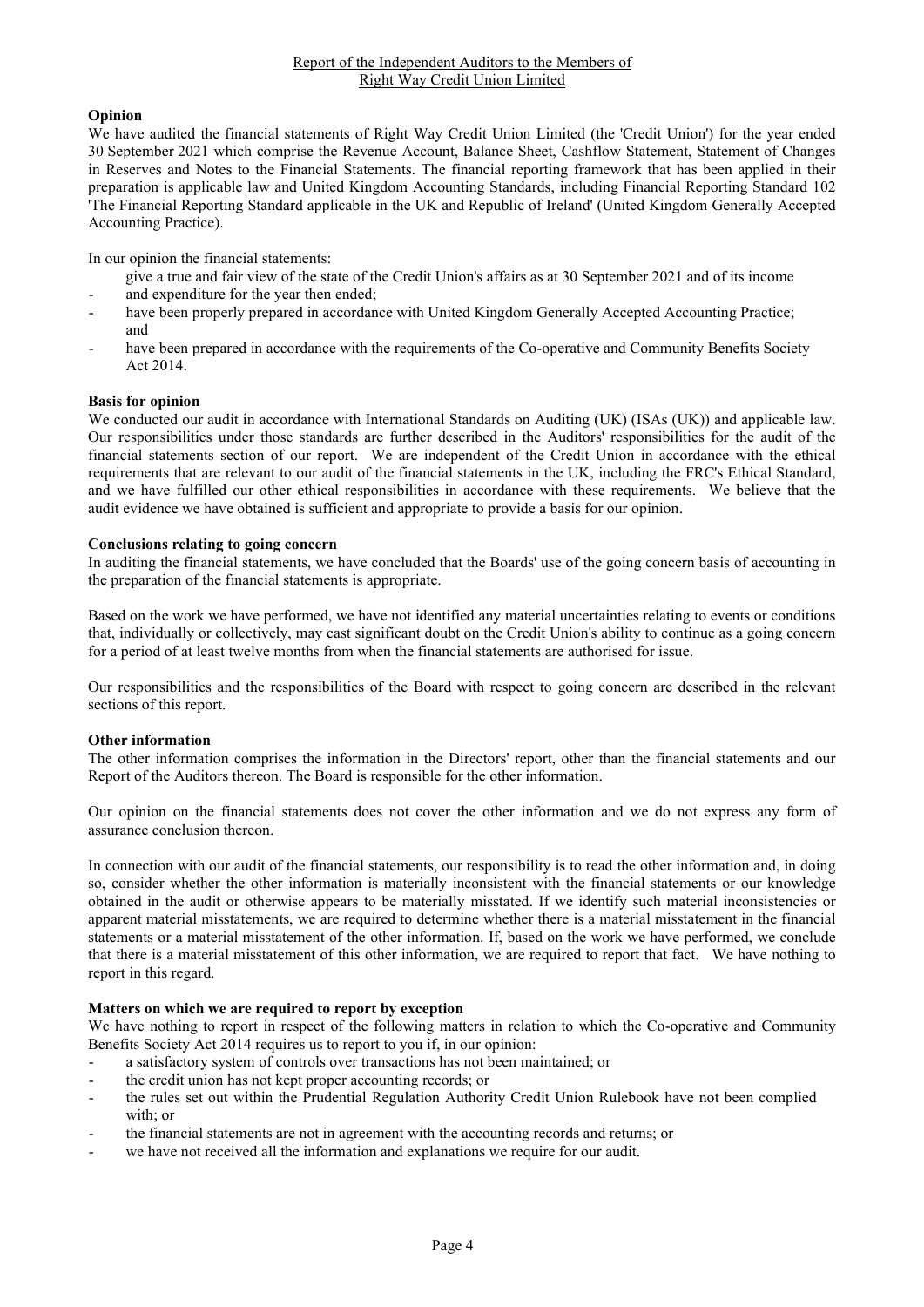## Report of the Independent Auditors to the Members of Right Way Credit Union Limited

## Responsibilities of directors

As explained more fully in the Statement of Directors' Responsibilities set out on pages two and three, the Board is responsible for the preparation of the financial statements and for being satisfied that they give a true and fair view, and for such internal control as the Board determines necessary to enable the preparation of financial statements that are free from material misstatement, whether due to fraud or error.

In preparing the financial statements, the Board is responsible for assessing the Credit Union's ability to continue as a going concern, disclosing, as applicable, matters related to going concern and using the going concern basis of accounting unless the Board either intend to liquidate the Credit Union or to cease operations, or have no realistic alternative but to do so.

## Auditors responsibilities for the audit of the financial statements

Our objectives are to obtain reasonable assurance about whether the financial statements as a whole are free from material misstatement, whether due to fraud or error, and to issue a Report of the Auditors that includes our opinion. Reasonable assurance is a high level of assurance, but is not a guarantee that an audit conducted in accordance with ISAs (UK) will always detect a material misstatement when it exists. Misstatements can arise from fraud or error and are considered material if, individually or in the aggregate, they could reasonably be expected to influence the economic decisions of users taken on the basis of these financial statements.

Irregularities, including fraud, are instances of non-compliance with laws and regulations. We design procedures in line with our responsibilities, outlined above, to detect material misstatements in respect of irregularities, including fraud. The extent to which our procedures are capable of detecting irregularities, including fraud is detailed below:

The aims of our audit are to identify and assess the risks of material misstatement of the financial statements as a result of fraud or error, to obtain sufficient appropriate audit evidence regarding the assessed risks of material misstatement as a result of fraud or error and to respond appropriately to those risks. As a result of the inherent limitations of an audit, there is an unavoidable risk that material misstatements in the financial statements may not be detected, even though the audit is properly planned and performed in accordance with ISAs (UK).

In identifying and assessing risks of material misstatement in respect of irregularities, including fraud and non-compliance with laws and regulations, our procedures include the following:

- We obtained an understanding of the legal and regulatory frameworks applicable to the Credit Union and the sector in which it operates. We determined that the following laws and regulations were most significant: the Co-operative and Community Benefits Society Act 2014 and the Prudential Regulation Authority Credit Union Rulebook
- We obtained an understanding of how the Credit Union complies with those legal and regulatory frameworks by making inquiries of management. We undertook a review of legal fees for any evidence of non-compliance.
- We assessed the susceptibility of the Credit Union's financial statements to material misstatement, including how fraud might occur. Audit procedures performed by the audit team included:
- identifying and documenting the controls management has in place to prevent and detect fraud and error;
- understanding how those charged with governance considered and addressed the potential for override of controls or other inappropriate influence over the financial reporting process;
- challenging assumptions and judgements made by management in its significant accounting estimates;
- identifying and testing journal entries, in particular any journal entries posted for large or unusual amounts;
- assessing the extent of compliance with relevant laws and regulations; and
- sample testing of transactions and balances.

A further description of our responsibilities for the audit of the financial statements is located on the Financial Reporting Council's website at www.frc.org.uk/auditorsresponsibilities. This description forms part of our Report of the Auditors.

## Use of our report

This report is made solely to the Credit Union's members, as a body, in accordance with Co-operative and Community Benefits Society Act 2014. Our audit work has been undertaken so that we might state to the Credit Union's members those matters we are required to state to them in a Report of the Auditors and for no other purpose. To the fullest extent permitted by law, we do not accept or assume responsibility to anyone other than the Credit Union and the Credit Union's members as a body, for our audit work, for this report, or for the opinions we have formed.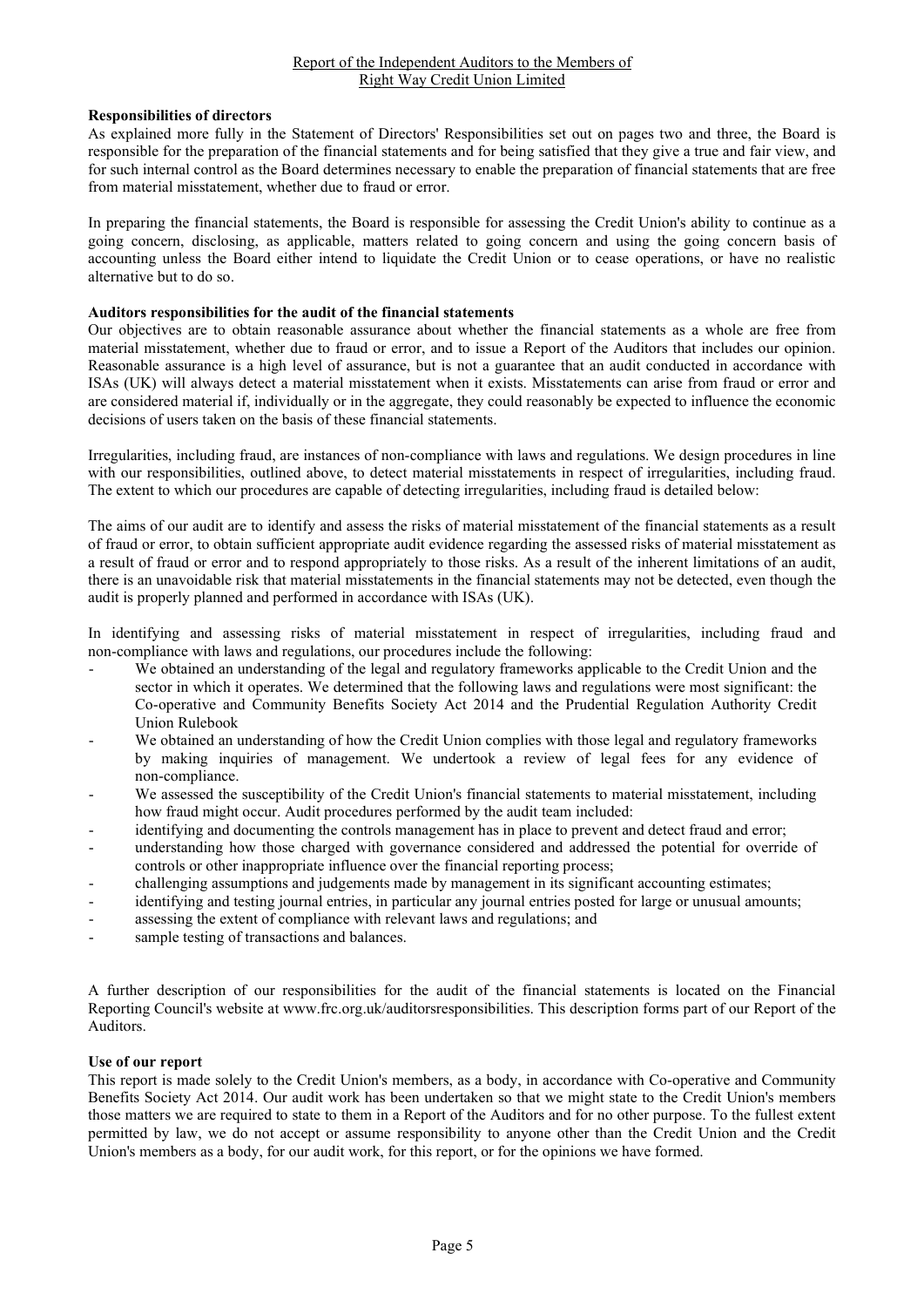#### Report of the Independent Auditors to the Members of Right Way Credit Union Limited

## Use of our report

This report is made solely to the Credit Union's members, as a body, in accordance with Co-operative and Community Benefits Society Act 2014. Our audit work has been undertaken so that we might state to the Credit Union's members those matters we are required to state to them in a Report of the Auditors and for no other purpose. To the fullest extent permitted by law, we do not accept or assume responsibility to anyone other than the Credit Union and the Credit Union's members as a body, for our audit work, for this report, or for the opinions we have formed.

Sharles Audit Ltd (Dec 16, 2021 08:54 GMT) [Sharles Audit Ltd](https://sharles-ca.eu1.echosign.com/verifier?tx=CBJCHBCAABAAlM-Jp6YP2F6YZcGWQmtPmpJ4zelI_9MC)

Robert Pollock BA CA (Senior Statutory Auditor) for and on behalf of Sharles Audit Limited Statutory Auditor 29 Brandon Street Hamilton ML3 6DA

Date: ............................................. Dec 16, 2021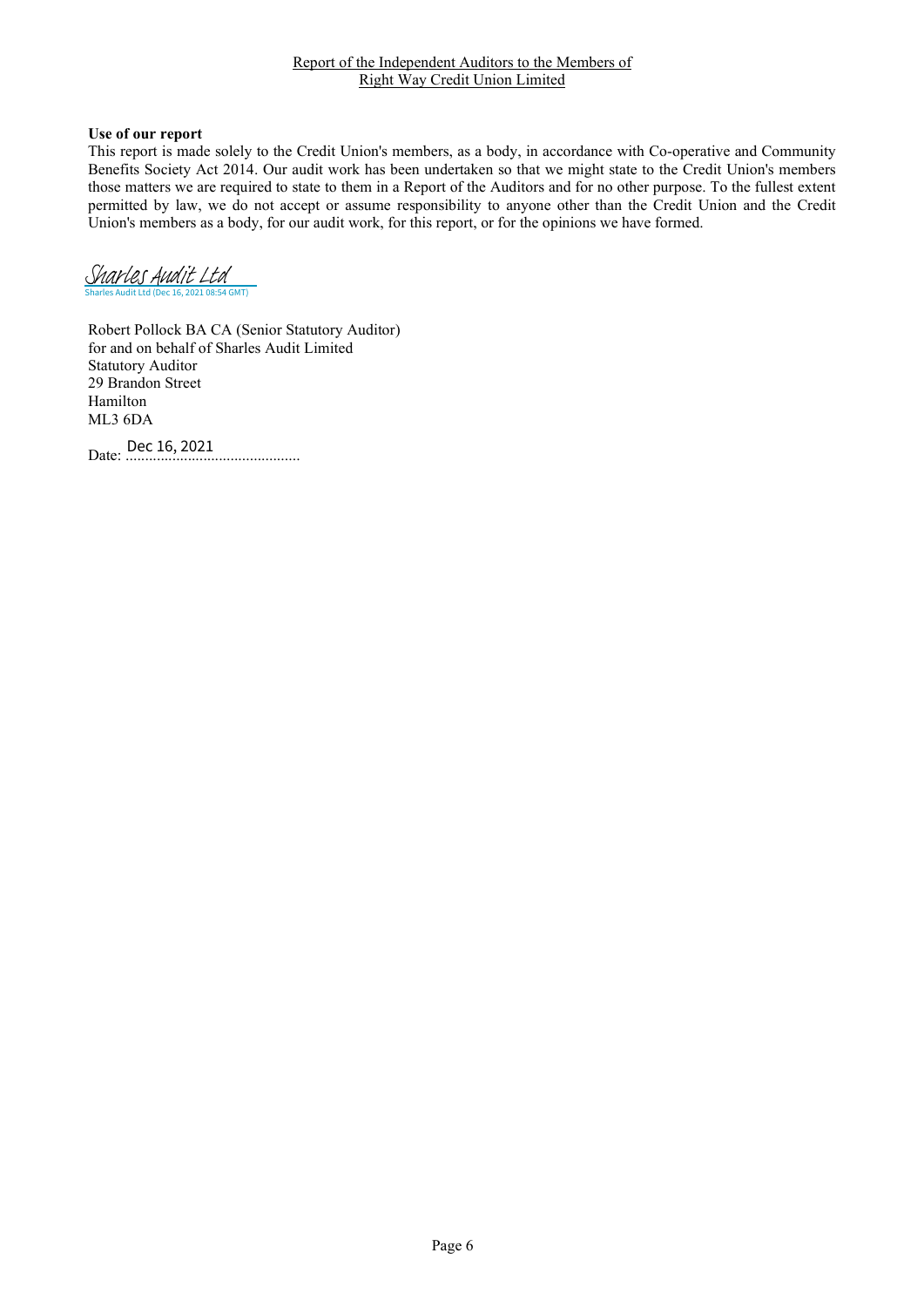#### Revenue Account for the Year Ended 30 September 2021

|                                                                                  | <b>Notes</b> | 2021<br>£ | 2020<br>£         |
|----------------------------------------------------------------------------------|--------------|-----------|-------------------|
| <b>LOAN INTEREST RECEIVABLE</b>                                                  |              | 257,570   | 235,676           |
| Administrative expenses                                                          |              | 373,459   | 423,333           |
|                                                                                  |              | (115,889) | (187, 657)        |
| Other operating income                                                           |              | 138,058   | 71,660            |
| <b>OPERATING SURPLUS/(DEFICIT)</b>                                               | 5            | 22,169    | (115,997)         |
| Interest receivable and similar income                                           |              | 51,096    | 46,693            |
|                                                                                  |              | 73,265    | (69, 304)         |
| Interest payable and similar expenses                                            | 6            | 56        | 396               |
| <b>SURPLUS/(DEFICIT) BEFORE TAXATION</b>                                         |              | 73,209    | (69,700)          |
| Tax on surplus/(deficit)                                                         | 7            | 1,404     | 2,681             |
| <b>SURPLUS/(DEFICIT) FOR THE</b><br><b>FINANCIAL YEAR</b>                        |              | 71,805    | (72, 381)         |
| <b>OTHER COMPREHENSIVE INCOME</b><br>Sub ordinated loan<br>Bute & Cowal Reserves |              | (125,000) | 125,000<br>32,276 |
| Lloyds Bank CU Fund<br>Invest in Renfrewshire                                    |              | 100,000   | 100,000           |
|                                                                                  |              |           |                   |
| OTHER COMPREHENSIVE INCOME<br>FOR THE YEAR, NET OF INCOME TAX                    |              | (25,000)  | 257,276           |
| <b>TOTAL COMPREHENSIVE INCOME</b><br><b>FOR THE YEAR</b>                         |              | 46,805    | 184,895           |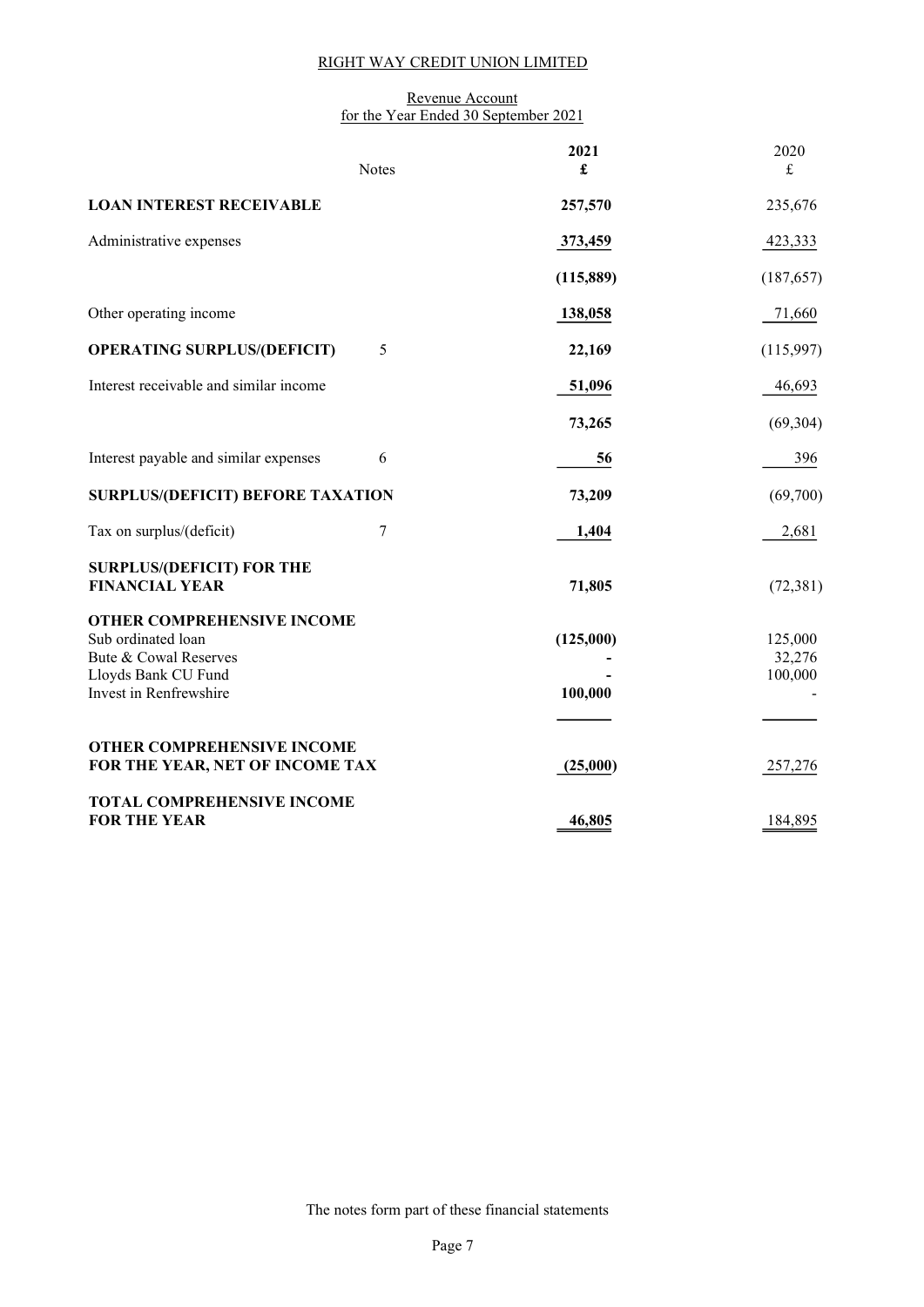## RIGHT WAY CREDIT UNION LIMITED (REGISTERED NUMBER: 446350)

| <b>Balance Sheet</b><br>30 September 2021              |              |           |         |           |                  |
|--------------------------------------------------------|--------------|-----------|---------|-----------|------------------|
|                                                        |              | 2021      |         | 2020      |                  |
|                                                        | <b>Notes</b> | £         | £       | $\pounds$ | $\pounds$        |
| <b>FIXED ASSETS</b><br>Tangible assets                 | 8            |           | 329,688 |           | 325,245          |
|                                                        |              |           |         |           |                  |
| <b>CURRENT ASSETS</b>                                  |              |           |         |           |                  |
| Members loans and other assets                         | 9            | 2,619,487 |         | 1,763,040 |                  |
| Cash at bank                                           | 10           | 1,904,196 |         | 2,380,950 |                  |
|                                                        |              |           |         |           |                  |
|                                                        |              | 4,523,683 |         | 4,143,990 |                  |
| <b>CREDITORS</b>                                       |              |           |         |           |                  |
| Members shares and other liabilities                   | 11           | 4,472,727 |         | 4,091,006 |                  |
| <b>NET CURRENT ASSETS</b>                              |              |           | 50,956  |           | 52,984           |
| <b>TOTAL ASSETS LESS CURRENT</b><br><b>LIABILITIES</b> |              |           | 380,644 |           | 378,229          |
|                                                        |              |           |         |           |                  |
| <b>ACCRUALS AND DEFERRED INCOME13</b>                  |              |           |         |           | 44,390           |
| <b>NET ASSETS</b>                                      |              |           | 380,644 |           | 333,839          |
|                                                        |              |           |         |           |                  |
| <b>RESERVES</b>                                        | 14           |           |         |           |                  |
| Micro fund reserve<br>Bute & Cowal Contingency Reserve | 14           |           | 160,653 |           | 60,653<br>16,217 |
| Sub Ordinated Loan                                     | 14           |           |         |           | 125,000          |
| Lloyds Bank CU Foundation                              | 14           |           |         |           | 100,000          |
| Retained earnings                                      | 14           |           | 219,991 |           | 31,969           |
|                                                        |              |           |         |           |                  |
|                                                        |              |           | 380,644 |           | 333,839          |

The financial statements were approved by the Board of Directors and authorised for issue on ............................................. and were signed on its behalf by: Dec 15, 2021

K Cameron - Director C McCart - Director

 $C$ - $r$  $d$ Conor McCart (Dec 14, 2021 17:07 GMT) ..[................................................................](https://sharles-ca.eu1.echosign.com/verifier?tx=CBJCHBCAABAAlM-Jp6YP2F6YZcGWQmtPmpJ4zelI_9MC).... ...[.............................................................](https://sharles-ca.eu1.echosign.com/verifier?tx=CBJCHBCAABAAlM-Jp6YP2F6YZcGWQmtPmpJ4zelI_9MC)...... Kim Cameron (Dec 15, 2021 17:34 GMT)

Nantlessade ..[...............................................................](https://secure.eu1.adobesign.com/verifier?tx=CBJCHBCAABAAlM-Jp6YP2F6YZcGWQmtPmpJ4zelI_9MC)..... NIall Alexander (Dec 15, 2021 17:27 GMT)

N Alexander - Director

The notes form part of these financial statements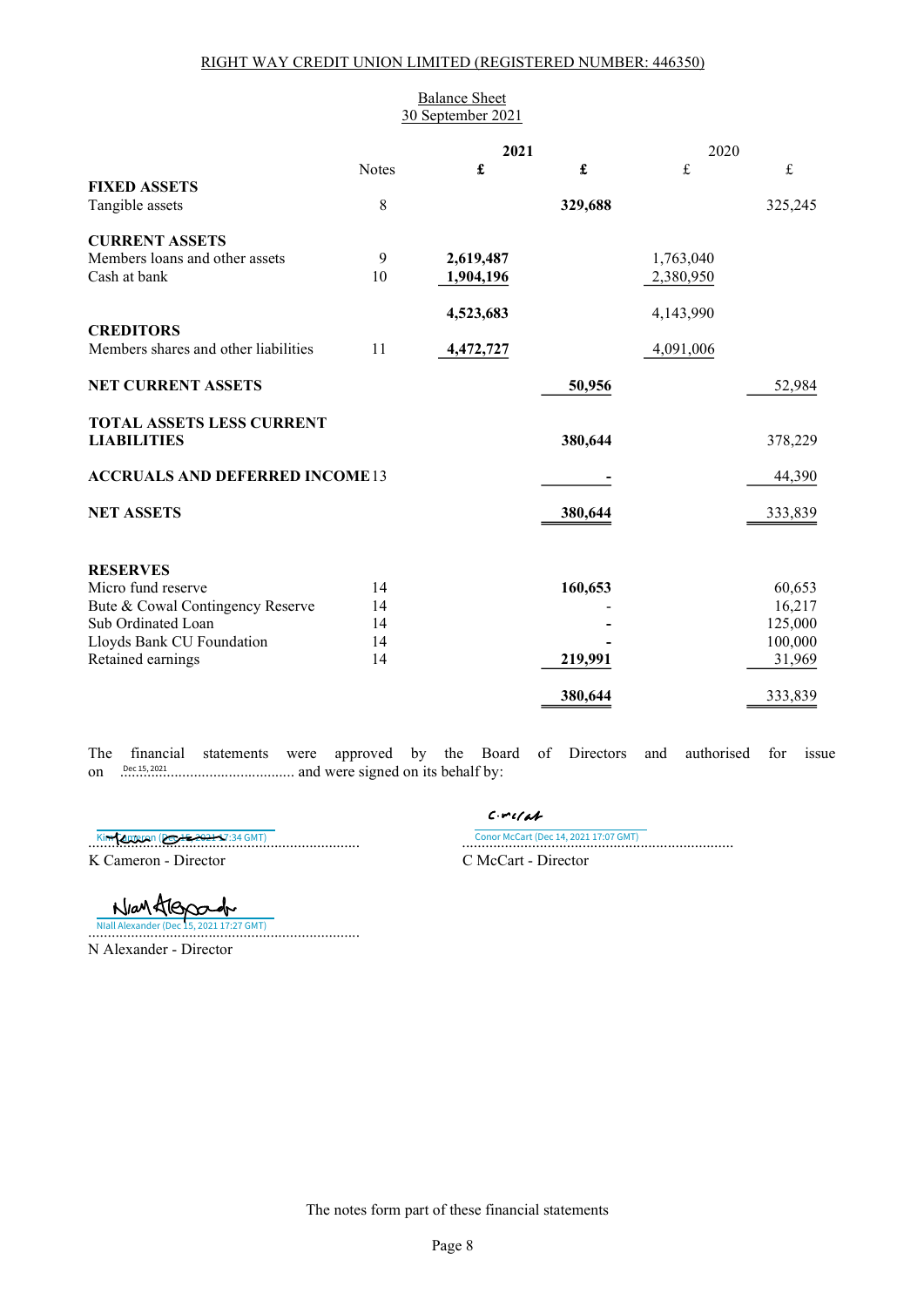#### Statement of Changes in Reserves for the Year Ended 30 September 2021

|                                                                                                 | <b>Retained</b><br>earnings<br>£     | <b>Micro</b><br>fund<br>reserve<br>£               | Bute &<br>Cowal<br>Contingency<br><b>Reserve</b><br>$\pmb{\mathfrak{L}}$ |
|-------------------------------------------------------------------------------------------------|--------------------------------------|----------------------------------------------------|--------------------------------------------------------------------------|
| <b>Balance at 1 October 2019</b>                                                                | 88,291                               | 60,653                                             |                                                                          |
| <b>Changes in reserves</b><br>Total comprehensive income                                        | (56, 322)                            |                                                    | 16,217                                                                   |
| <b>Balance at 30 September 2020</b>                                                             | 31,969                               | 60,653                                             | 16,217                                                                   |
| <b>Changes in reserves</b><br>Total comprehensive income<br><b>Balance at 30 September 2021</b> | 188,022<br>219,991                   | 100,000<br>160,653                                 | (16, 217)                                                                |
|                                                                                                 | Sub<br><b>Ordinated</b><br>Loan<br>£ | <b>Lloyds</b><br><b>Bank CU</b><br>Foundation<br>£ | <b>Total</b><br>reserves<br>$\pmb{\mathfrak{L}}$                         |
| <b>Balance at 1 October 2019</b>                                                                |                                      |                                                    | 148,944                                                                  |
| <b>Changes in reserves</b><br>Total comprehensive income                                        | 125,000                              | 100,000                                            | 184,895                                                                  |
| <b>Balance at 30 September 2020</b>                                                             | 125,000                              | 100,000                                            | 333,839                                                                  |
| <b>Changes in reserves</b><br>Total comprehensive income<br><b>Balance at 30 September 2021</b> | (125,000)                            | (100,000)                                          | 46,805<br>380,644                                                        |
|                                                                                                 |                                      |                                                    |                                                                          |

The notes form part of these financial statements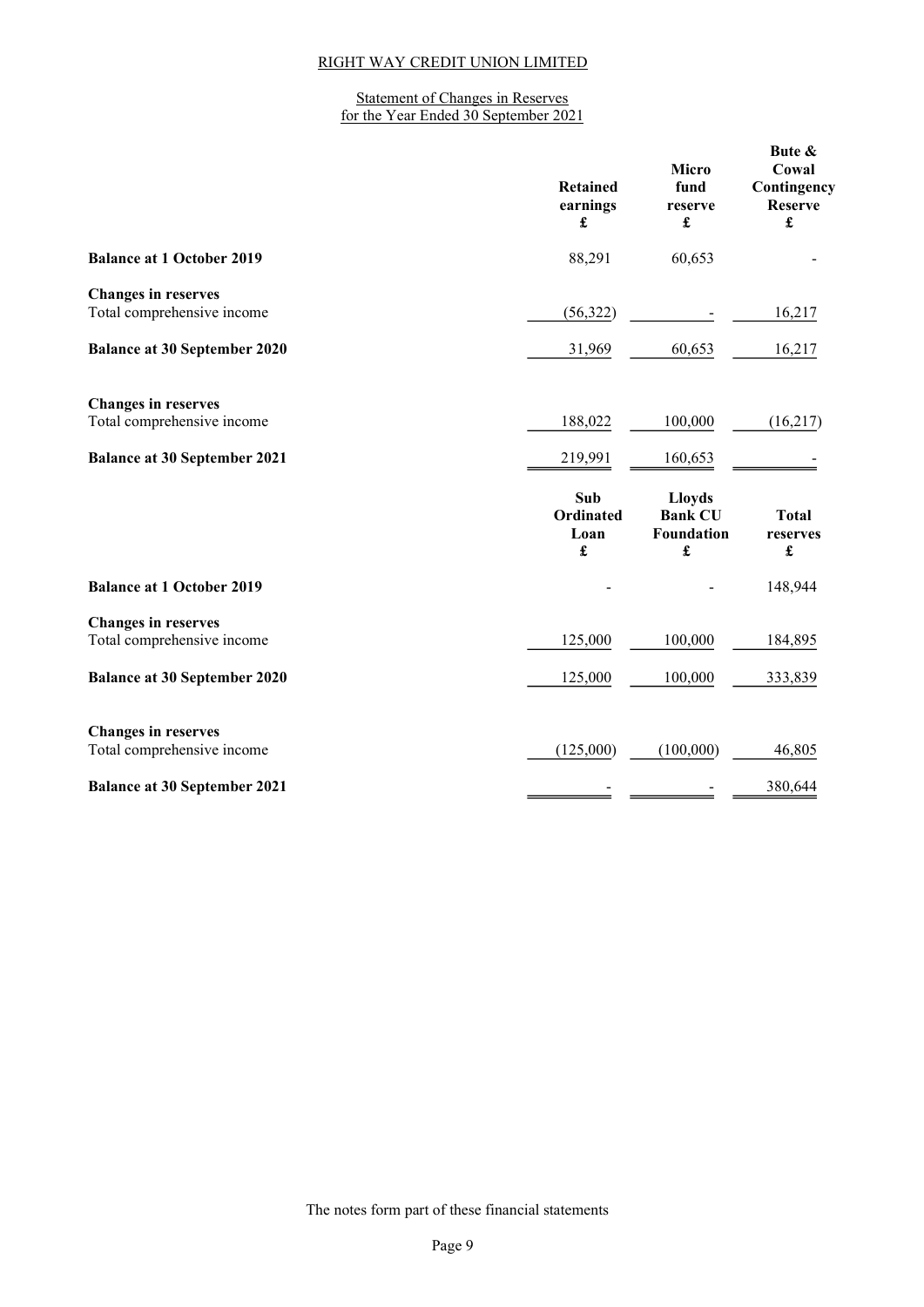## Cash Flow Statement for the Year Ended 30 September 2021

|                                                  |                | 2021        | 2020        |
|--------------------------------------------------|----------------|-------------|-------------|
|                                                  | <b>Notes</b>   | £           | $\pounds$   |
| Cash flows from operating activities             |                |             |             |
| Cash generated from operations                   | 1              | (888,794)   | 348,940     |
| Interest paid                                    |                | (56)        | (396)       |
| Tax paid                                         |                | (2,792)     | (2, 335)    |
| Net cash from operating activities               |                | (891, 642)  | 346,209     |
| <b>Cash flows from investing activities</b>      |                |             |             |
| Purchase of tangible fixed assets                |                | (20, 695)   | (163,980)   |
| Interest received                                |                | 51,096      | 46,693      |
|                                                  |                |             |             |
| Net cash from investing activities               |                | 30,401      | (117, 287)  |
| <b>Cash flows from financing activities</b>      |                |             |             |
| Amount introduced by members                     |                | 3,140,729   | 3,731,437   |
| Amount withdrawn by members                      |                | (2,756,242) | (2,975,239) |
|                                                  |                |             |             |
| Net cash from financing activities               |                | 384,487     | 756,198     |
|                                                  |                |             |             |
|                                                  |                |             |             |
| (Decrease)/increase in cash and cash equivalents |                | (476, 754)  | 985,120     |
| Cash and cash equivalents at beginning of        |                |             |             |
| year                                             | $\overline{c}$ | 2,380,950   | 1,395,830   |
|                                                  |                |             |             |
| Cash and cash equivalents at end of year         | $\overline{2}$ | 1,904,196   | 2,380,950   |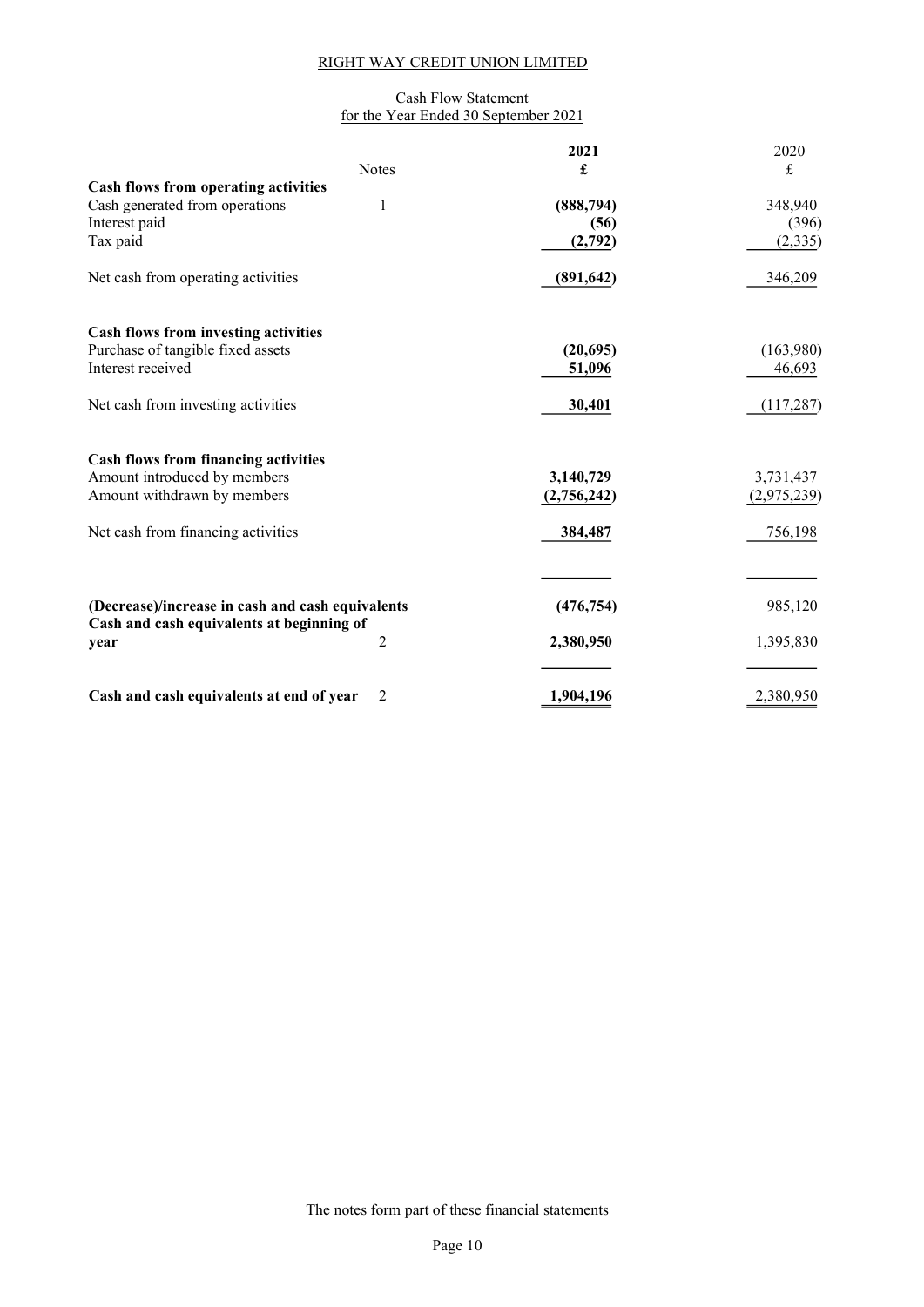#### Notes to the Cash Flow Statement for the Year Ended 30 September 2021

#### 1. RECONCILIATION OF SURPLUS/(DEFICIT) BEFORE TAXATION TO CASH GENERATED FROM OPERATIONS

|                                                             | 2021      | 2020      |
|-------------------------------------------------------------|-----------|-----------|
|                                                             | £         | £         |
| Surplus/(deficit) before taxation                           | 73,209    | (69,700)  |
| Depreciation charges                                        | 16,252    | 13,627    |
| Sub ordinated loan                                          | (125,000) | 125,000   |
| Lloyd's Bank CU Foundation Fund                             |           | 100,000   |
| Bute & Cowal Reserves                                       |           | 32,276    |
| Impaired loan provision                                     | (21,685)  | 14,319    |
| Invest in Renfrewshire                                      | 100,000   |           |
| Finance costs                                               | 56        | 396       |
| Finance income                                              | (51,096)  | (46, 693) |
|                                                             | (8,264)   | 169,225   |
| (Increase)/decrease in members loans and other assets       | (834,762) | 118,651   |
| (Decrease)/increase in members shares and other liabilities | (45,768)  | 61,064    |
| <b>Cash generated from operations</b>                       | (888,794) | 348,940   |

## 2. CASH AND CASH EQUIVALENTS

The amounts disclosed on the Cash Flow Statement in respect of cash and cash equivalents are in respect of these Balance Sheet amounts:

| Year ended 30 September 2021 | 30.9.21<br>£   | 1.10.20<br>£    |
|------------------------------|----------------|-----------------|
| Cash and cash equivalents    | 1,904,196      | 2,380,950       |
| Year ended 30 September 2020 |                |                 |
|                              | 30.9.20        | 1.10.19         |
| Cash and cash equivalents    | £<br>2,380,950 | £<br>395,830. ا |
|                              |                |                 |

## 3. ANALYSIS OF CHANGES IN NET FUNDS

|                          | At 1.10.20<br>£ | <b>Cash flow</b><br>£ | At 30.9.21<br>£ |
|--------------------------|-----------------|-----------------------|-----------------|
| Net cash<br>Cash at bank | 2,380,950       | (476, 754)            | 1,904,196       |
|                          | 2,380,950       | (476, 754)            | 1,904,196       |
| <b>Total</b>             | 2,380,950       | (476, 754)            | 1,904,196       |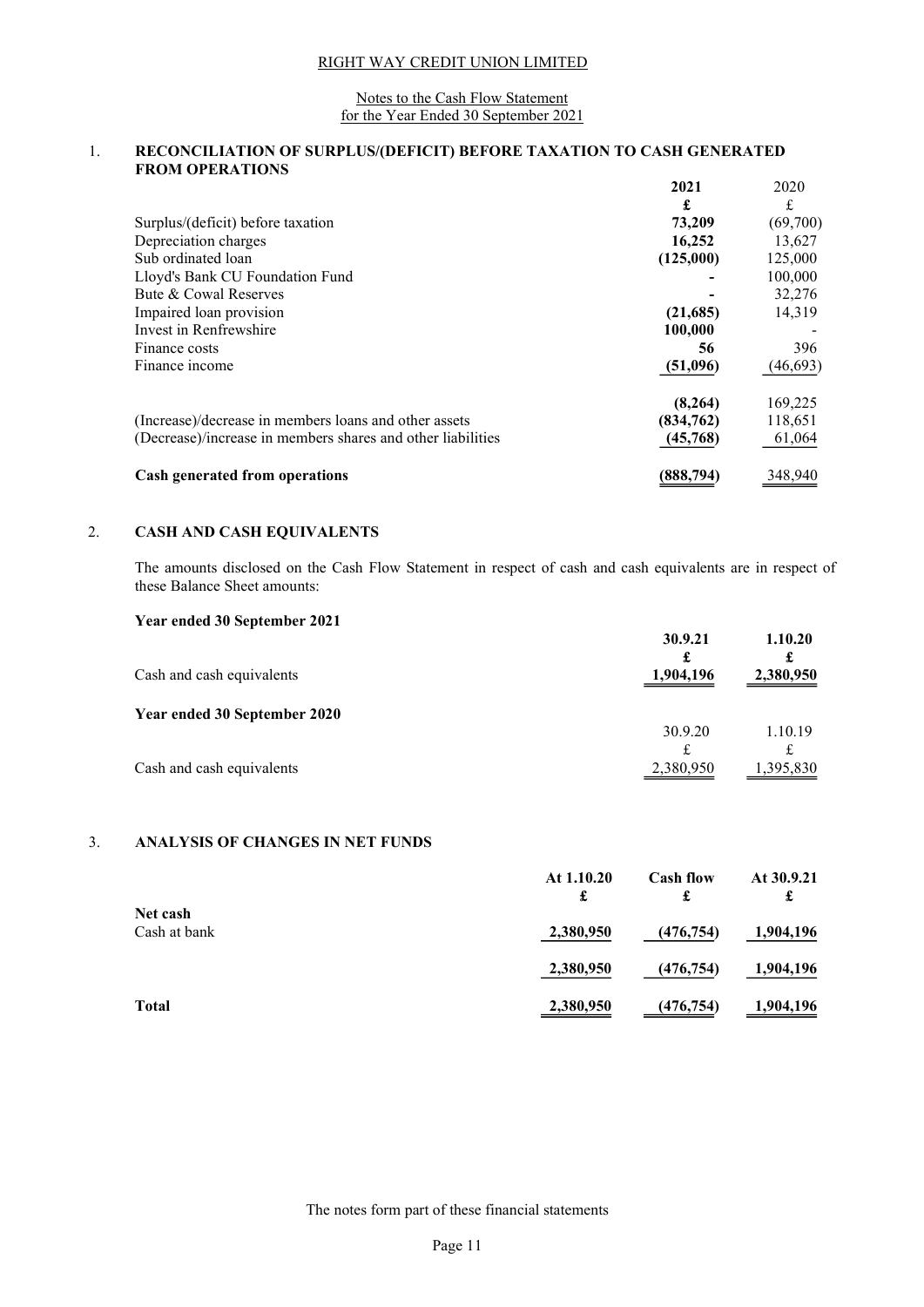#### Notes to the Financial Statements for the Year Ended 30 September 2021

#### 1. STATUTORY INFORMATION

The Credit Union is registered under the Co-operative and Community Benefit Societies Act 2014 and operates as a Credit Union within the meaning of the Credit Union Act 1979. The Credit Union has registered with the Financial Conduct Authority and Prudential Regulatory Authority under the provisions of the Financial Services and Markets Act 2000.

The presentational currency of the financial statements is the Pound Sterling  $(E)$ .

In accordance with the regulatory environment for credit unions, deposits from members can be made by subscription for redeemable shares, deferred shares and interest-bearing shares. At present the Credit Union has only redeemable shares.

## 2. STATEMENT OF COMPLIANCE

These financial statements have been prepared in accordance with Financial Reporting Standard 102 "The Financial Reporting Standard applicable in the UK and Republic of Ireland". Any departures from the standard are detailed in the accounting policies.

## 3. ACCOUNTING POLICIES

#### Basis of preparing the financial statements

The financial statements have been prepared, in accordance with the Co-operative and Community Benefit Societies Act 2014, Credit Unions Act 1979 and prepared on the historical cost basis.

#### Going concern

The financial statements are prepared on the going concern basis. The directors of the Credit Union believe this is appropriate despite a mismatch in the maturity analysis of subscribed capital and loans to members.

In the opinion of the directors this is due to a significant amount of subscribed capital not being redeemable at short notice unless loans with the same member have been repaid.

As explained in the directors report the Credit Union's ongoing activity is facing an impact from the Covid-19 pandemic. At this stage it is not possible to say how significant this impact will be or for how long it will be experienced. As a result of the potential fall in income the directors have taken steps to reduce costs in the short term and intend to make full use of any government assistance that is available as and when required so that the Credit Union can continue as a going concern.

#### Income

Loan interest receivable and similar income: Interest on both loans to members and loans to banks (i.e. cash and cash equivalents held on deposit with other financial institutions) is recognised using the effective interest rate method, and is calculated and accrued on a daily basis.

Where the loan interest rate for members loans has been reduced to zero, the credit union does not account for any loan interest on these loans, as the credit union will not seek to recover this loan interest. This policy does not meet with the requirements of FRS102. However, as a result of this policy, there is no net effect on the surplus or deficit for the year nor net assets of the credit union as an equal and opposite impairment provision would be required should this loan interest be included.

Other operating income: fees, charges and other operating income either arise in connection with a specific transaction, or accrue evenly over the year. Income relating to individual transactions is recognised when the transaction is completed.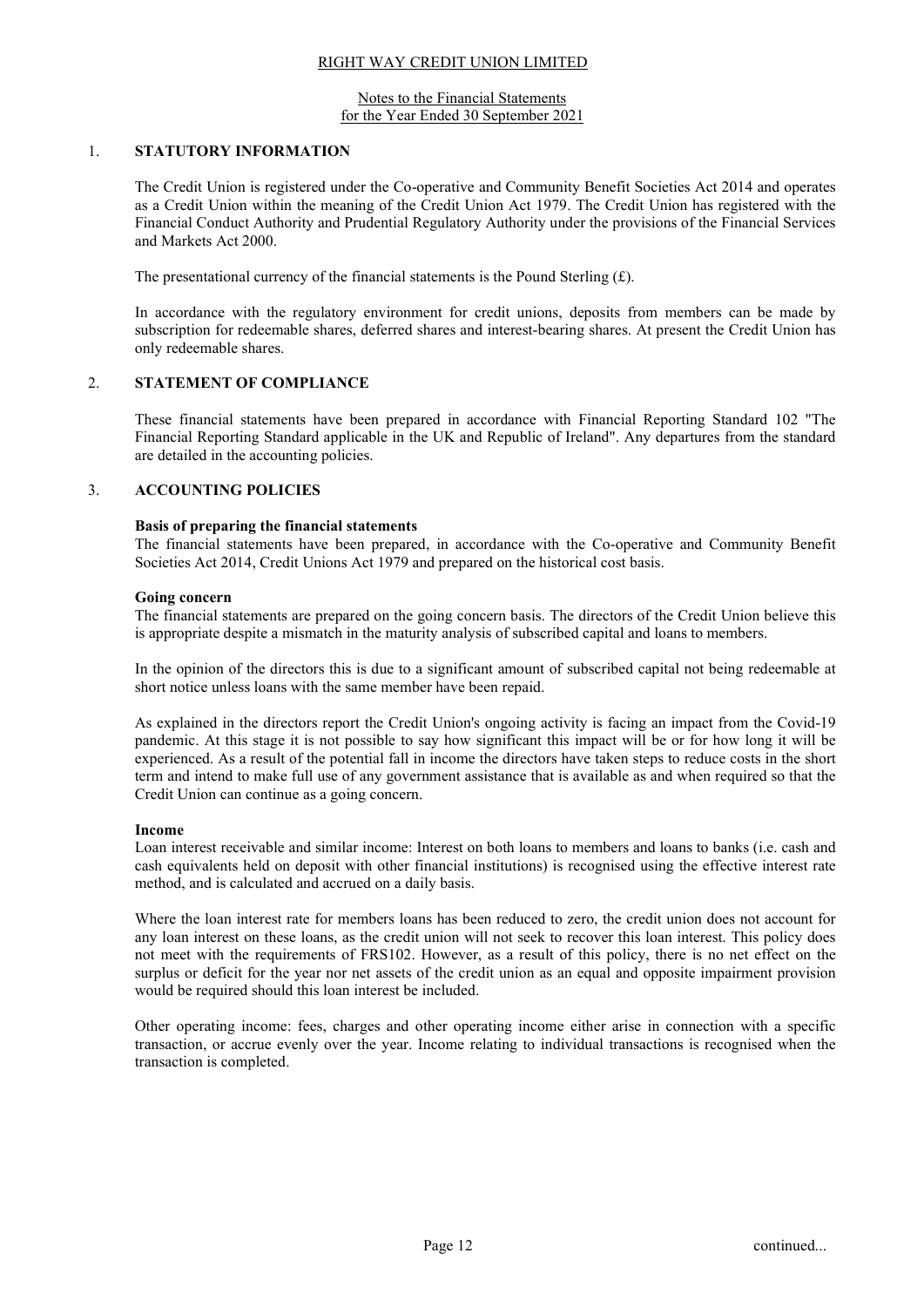#### Notes to the Financial Statements - continued for the Year Ended 30 September 2021

## 3. ACCOUNTING POLICIES - continued

#### Tangible fixed assets

Depreciation is provided at the following annual rates in order to write off the cost less estimated residual value of each asset over its estimated useful life.

| Freehold property  | $-2\%$ on cost            |
|--------------------|---------------------------|
| Office Equipment   | - 15% on reducing balance |
| Computer equipment | - 20% on reducing balance |

Tangible fixed assets are stated at cost, less accumulated depreciation and any accumulated impairment losses. Cost includes expenditure that is directly attributable to the acquisition of the asset.

Land value within freehold property is not depreciated.

At each balance sheet date, the directors of the credit union review the carrying amounts of its tangible fixed assets to determine whether there is any indication that any item has suffered an impairment loss. If any such indication exists, the recoverable amount of an asset is estimated in order to determine the extent of the impairment loss. Where it is not possible to estimate the recoverable amount of the asset, the credit union estimates the recoverable amount of the cash-generating unit to which the asset belongs.

Expenditure of £500 or more on individual tangible fixed assets is capitalised at cost. Expenditure on assets below this threshold is charged directly to the revenue account in the period it is incurred.

#### Grants

The accounting treatment of grants received are determined by the grant conditions and the reasons why the grant was applied for to determine whether they are treated as capital or revenue in nature.

Grants of a capital nature are reflected as deferred income in the balance sheet and released to the Revenue account over the estimated useful life of the assets to which they relate. Grants which are considered to be revenue are credited to the Revenue account in the period to which they relate.

## Taxation

The tax charge for the year reflects current tax payable. Current tax is the expected corporation tax payable for the year, using tax rates in force for the year. The Credit Union is not liable to corporation tax payable on its activities of making loans to members, and investing surplus funds, as these are not classified as a trade. However, corporation tax is payable on investment income.

As a result of the limited activities of the Credit Union, from which any surplus would be chargeable to corporation tax, it is unlikely that deferred tax will arise.

## Pension costs and other post-retirement benefits

The credit union operates a defined contribution pension scheme. Contributions payable to the company's pension scheme are charged to profit or loss in the period to which they relate.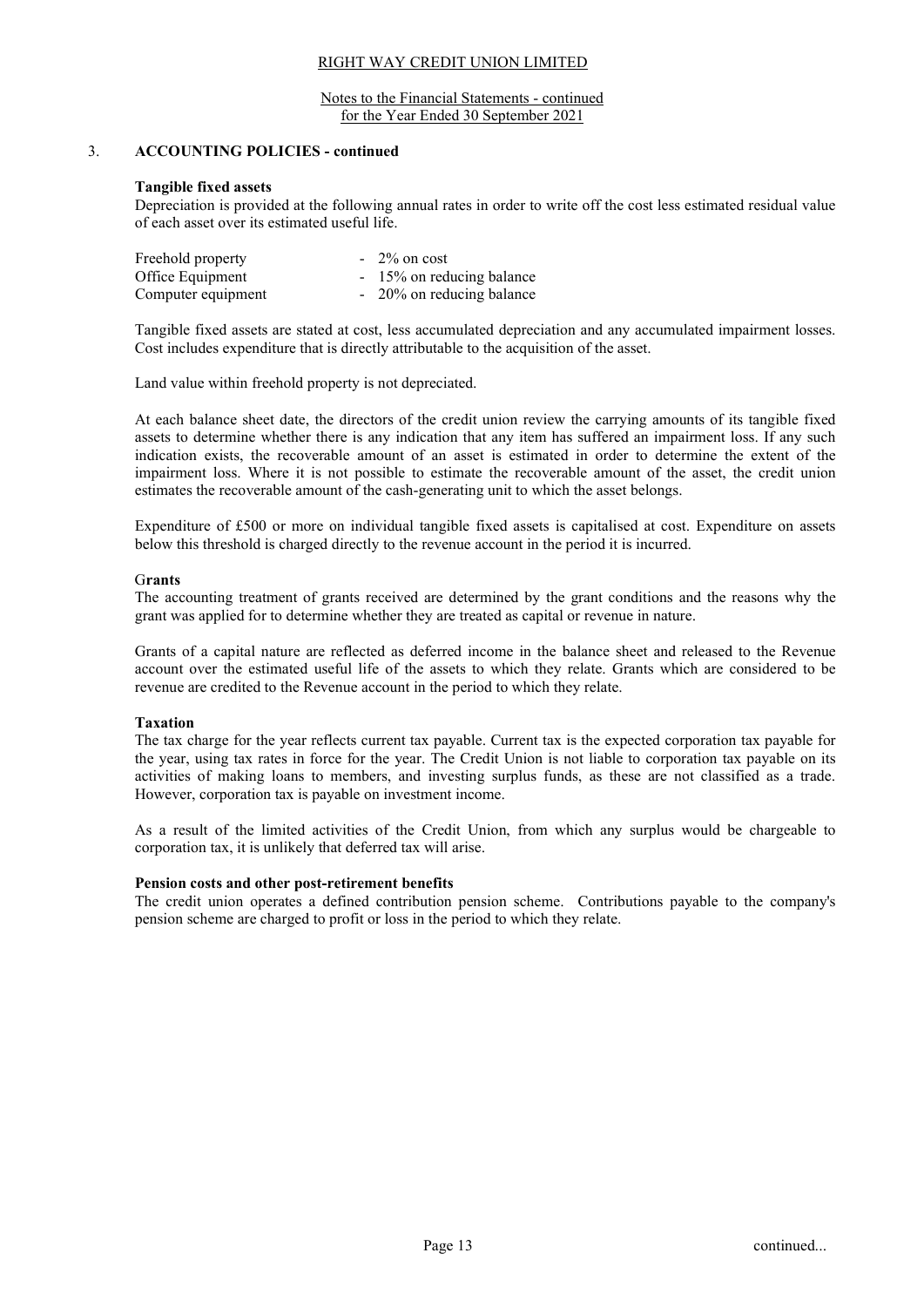#### Notes to the Financial Statements - continued for the Year Ended 30 September 2021

#### 3. ACCOUNTING POLICIES - continued

#### Impairment losses and provision

Impairment losses on loans to members are provided in accordance with the guidelines issued by the Prudential Regulatory Authority. Any impairment losses are recognised in the revenue account, as the difference between the carrying value of the loan and the net present value of the expected cash flows.

The credit union assesses, at each balance sheet date, if there is objective evidence that any of it's loans to members are impaired. The loans are assessed collectively in groups that share similar credit risk characteristics, because no loans are individually significant. In addition, if during the course of the year there is objective evidence that any individual loan is impaired, a specific loss will be recognised.

#### Impaired loans written off and recovered

In accordance with FRS102, the policy of the Credit Union and the requirements of the standard for impaired losses written off differ. The credit union writes off impaired loans when all methods of recovery have been exhausted. Therefore, the impaired losses written off in the financial statements do not meet the requirements of FRS102. As a result of the above there is no net effect on the surplus or net assets of the Credit Union.

## Financial Assets - Members loans

Loans to members are financial assets with fixed or determinable payments and are not quoted in an active market Loans are recognised when cash is advanced to members and measured at amortised cost using the effective interest method.

Loans are derecognised when the right to receive cash flow from the asset have expired, usually when all the amounts outstanding have been repaid by the member. The credit union does not transfer loans to third parties.

#### Cash and cash equivalents

Cash and cash equivalents comprise of cash in hand along with bank and building society deposits. The credit union has access to these funds and they are readily convertible to cash.

#### Financial liabilities - Subscribed capital

Members shareholdings in the credit union are redeemable and therefore are classified as financial liabilities and described as subscribed capital. They are initially recognised as the amount of cash deposited and subsequently measured at amortised cost.

#### Employee benefits

Defined contribution plans: The amounts charged as expenditure for the defined contribution plan are the contributions payable by the credit union for the relevant period under review.

Other employee benefits: Other short and long term employee benefits, including holiday pay, are recognised as an expense over the period they are earned.

#### Reserves

Retained earnings are the accumulated surpluses to date that have not been declared as dividends returnable to members.

#### Use of estimates and judgements

The preparation of financial statements requires the use of certain accounting estimates. It also requires the Directors to exercise judgement in applying the credit union's existing accounting policies. The area requiring the highest degree of judgement or complexity and the area where significant assumptions required is impairment losses on loans to members. The directors regularly conduct impairment reviews by analysing arrears reports, credit control data and the reports from debt collecting companies.

#### Dividend

The dividend is formally proposed by the directors after the year end and is confirmed at the following AGM. As a result, it does not represent a liability at the balance sheet date.

#### Juvenile deposits

The amount received by the Credit Union for juvenile depositors are held in trust for those depositors.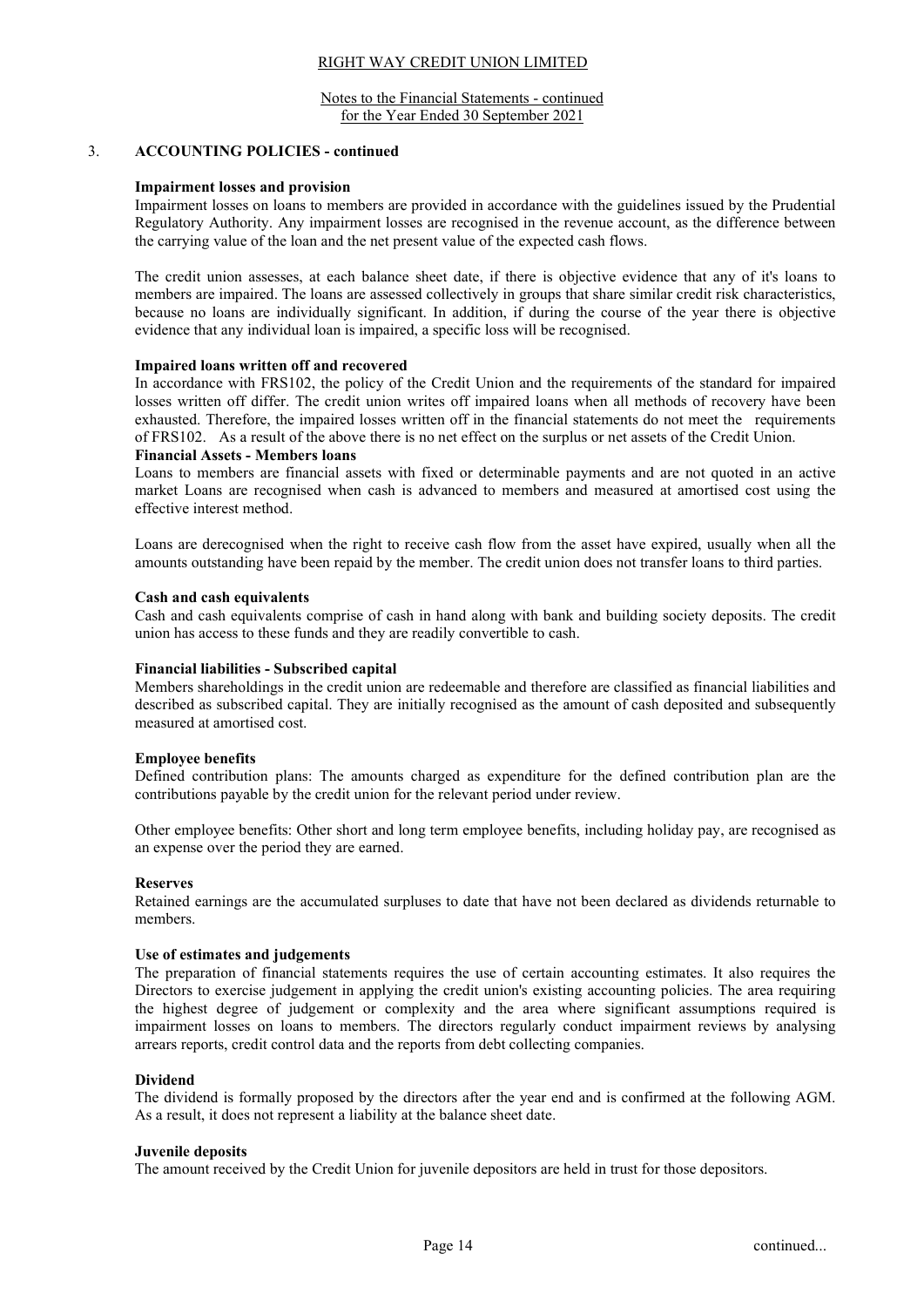Notes to the Financial Statements - continued for the Year Ended 30 September 2021

## 4. SENIOR MANAGEMENT

7. TAXATION

The average number of employees during the year was 6 (2020 - 5).

Salaries of £36,000 were paid to senior management during the year (2020 - £36,000).

Expenses totalling £288 were paid to the directors (2020 - £358).

## 5. OPERATING SURPLUS/(DEFICIT)

The operating surplus (2020 - operating deficit) is stated after charging:

|    | Depreciation - owned assets<br>Auditors' remuneration       | 2021<br>£<br>16,252<br>3,370 | 2020<br>$\pounds$<br>13,627<br>3,084 |
|----|-------------------------------------------------------------|------------------------------|--------------------------------------|
| 6. | <b>INTEREST PAYABLE AND SIMILAR EXPENSES</b>                |                              |                                      |
|    |                                                             | 2021                         | 2020                                 |
|    | Interest paid to other credit                               | £                            | $\pounds$                            |
|    | unions                                                      | 56                           | 396                                  |
|    |                                                             | 56                           | 396                                  |
| 7. | <b>TAXATION</b>                                             |                              |                                      |
|    | Analysis of the tax charge                                  |                              |                                      |
|    | The tax payable on the surplus for the year was as follows: |                              |                                      |
|    |                                                             | 2021                         | 2020                                 |
|    |                                                             | £                            | $\pounds$                            |
|    | Current tax:<br>UK corporation tax                          | 1,404                        | 2,735                                |
|    | Over provision in prior year                                |                              | (54)                                 |
|    | Tax on surplus/(deficit)                                    | 1,404                        | 2,681                                |

UK corporation tax has been charged at 19% (2020 - 19%).

#### Tax effects relating to effects of other comprehensive income

|                        | 2021      |                          |            |
|------------------------|-----------|--------------------------|------------|
|                        | Gross     | Tax                      | <b>Net</b> |
|                        | £         | d.                       |            |
| Sub ordinated loan     | (125,000) | $\overline{\phantom{0}}$ | (125,000)  |
| Invest in Renfrewshire | 100,000   | $\overline{\phantom{0}}$ | 100,000    |
|                        | (25,000)  | $\overline{\phantom{0}}$ | (25,000)   |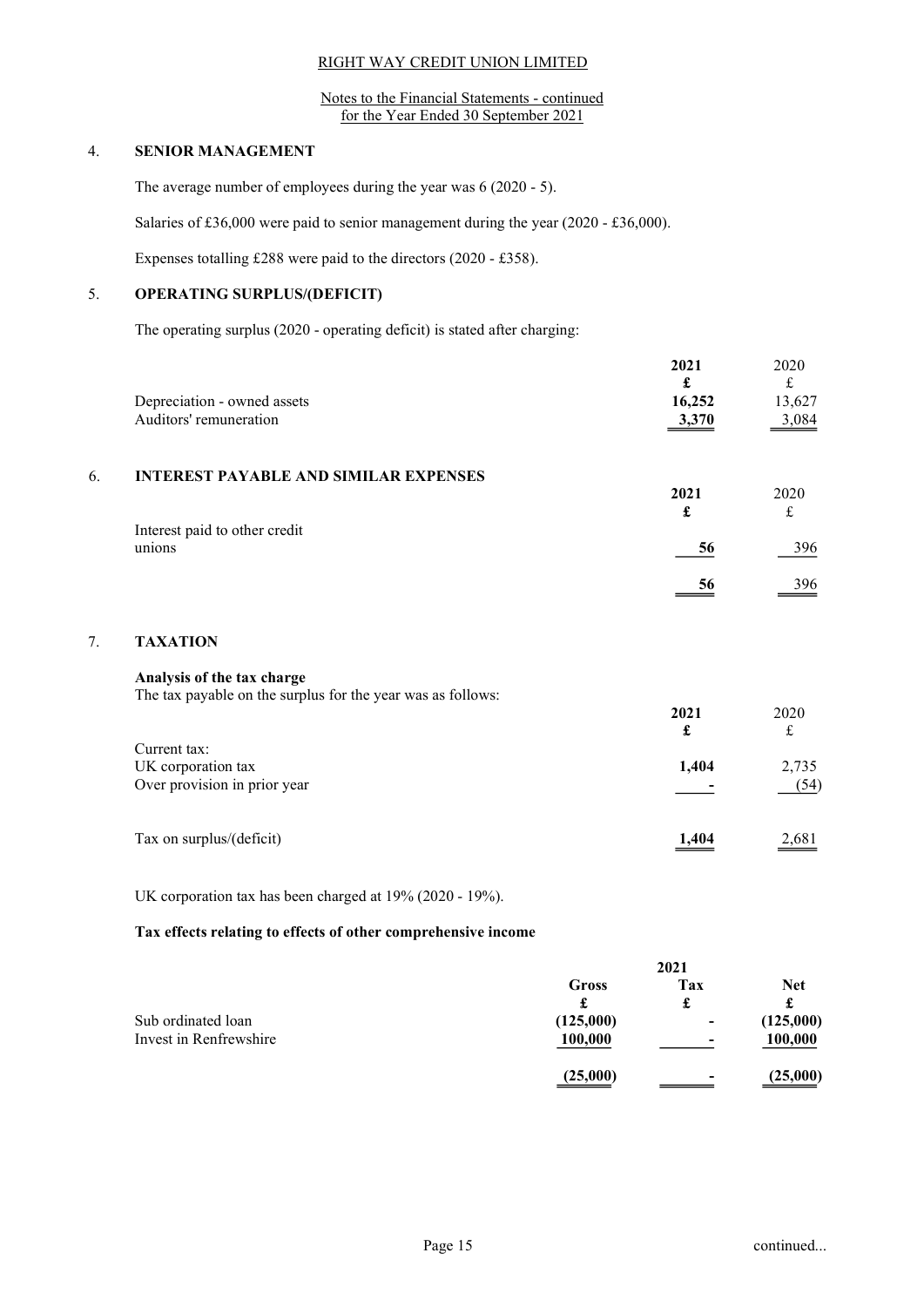Notes to the Financial Statements - continued for the Year Ended 30 September 2021

## 7. TAXATION - continued

|                       | 2020    |                          |                           |
|-----------------------|---------|--------------------------|---------------------------|
|                       | Gross   | Tax                      | Net                       |
|                       |         |                          |                           |
| Sub ordinated loan    | 125,000 | -                        | 125,000                   |
| Bute & Cowal Reserves | 32,276  | $\overline{\phantom{0}}$ | 32,276                    |
| Lloyds Bank CU Fund   | 100,000 | -                        | 100,000                   |
|                       | 257,276 | -                        | $\frac{257,276}{257,276}$ |

## 8. TANGIBLE FIXED ASSETS

|                       |                           | Improvements        |                          |                       |                    |
|-----------------------|---------------------------|---------------------|--------------------------|-----------------------|--------------------|
|                       | Freehold<br>property<br>£ | to<br>property<br>£ | Office<br>Equipment<br>£ | Computer<br>equipment | <b>Totals</b><br>£ |
| <b>COST</b>           |                           |                     |                          |                       |                    |
| At 1 October 2020     | 251,306                   | 64,805              | 9,575                    | 156,291               | 481,977            |
| Additions             |                           | 15,166              |                          | 5,529                 | 20,695             |
| At 30 September 2021  | 251,306                   | 79,971              | 9,575                    | 161,820               | 502,672            |
| <b>DEPRECIATION</b>   |                           |                     |                          |                       |                    |
| At 1 October 2020     | 18,607                    |                     | 8,495                    | 129,630               | 156,732            |
| Charge for year       | 4,021                     | 379                 | 1,080                    | 10,772                | 16,252             |
| At 30 September 2021  | 22,628                    | 379                 | 9,575                    | 140,402               | 172,984            |
| <b>NET BOOK VALUE</b> |                           |                     |                          |                       |                    |
| At 30 September 2021  | 228,678                   | 79,592              |                          | 21,418                | 329,688            |
| At 30 September 2020  | 232.699                   | 64,805              | 1,080                    | 26,661                | 325,245            |
|                       |                           |                     |                          |                       |                    |

Included in cost of land and buildings is freehold land of £50,261 (2020 - £50,261) which is not depreciated.

## 9. MEMBERS LOANS AND OTHER ASSETS

| <u>.</u> | <u>MERINDERS EVITING IT DO THEIR INSETS</u> |           |           |
|----------|---------------------------------------------|-----------|-----------|
|          |                                             | 2021      | 2020      |
|          |                                             | £         |           |
|          | Unsecured members loans                     | 2,645,544 | 1,816,471 |
|          | Specific impairment provision               | (78,000)  | (99,685)  |
|          | Other debtors                               | 6,842     |           |
|          | Prepayments                                 | 45,101    | 46,254    |
|          |                                             | 2,619,487 | 1,763,040 |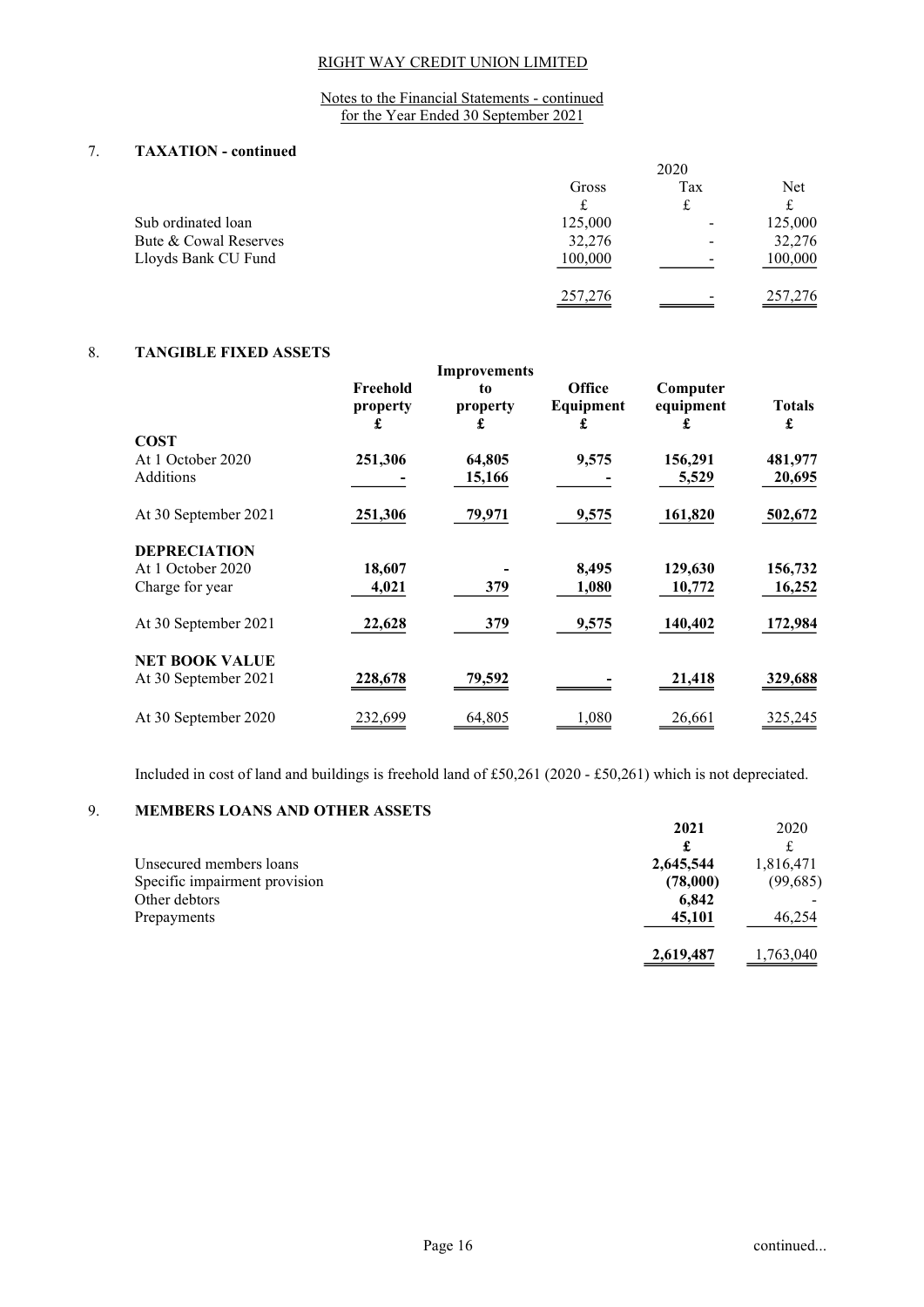Notes to the Financial Statements - continued for the Year Ended 30 September 2021

## 9. MEMBERS LOANS AND OTHER ASSETS - continued

| поану го піснірсі у       |             |             |
|---------------------------|-------------|-------------|
|                           | 2021        | 2020        |
|                           | £           | £           |
| As at 30 September 2020   | 1,816,471   | 1,941,371   |
| Advanced during the year  | 2,649,630   | 1,732,395   |
| Interest on members loans | 257,570     | 236,174     |
| Repaid during the year    | (2,026,982) | (1,957,364) |
| Impaired loans            | (51, 045)   | (136, 105)  |
| As at 30 September 2021   | 2,645,544   | 1,816,471   |

#### Impaired losses on member's loans - Changes in the year

|                                          | <b>General</b>           | <b>Specific</b> | Total    |
|------------------------------------------|--------------------------|-----------------|----------|
|                                          |                          |                 |          |
| As at 30 September 2020                  | $\overline{\phantom{0}}$ | 99.685          | 99.685   |
| (Decrease)/Increase in impairment losses | -                        | (21,685)        | (21,685) |
| As at 30 September 2021                  | $\overline{\phantom{a}}$ | 78,000          | 78,000   |

#### Credit risk disclosures

Loans to members

The credit union does not offer mortgages and as a result all loans to members are unsecured, except that there are restrictions on the extent to which borrowers may withdraw their savings whilst loans are outstanding. Subject to the credit union's own maximum loan policy, the credit union's maximum loan limit is approximately £15,000. This complies with the credit union's internal policy and by the Prudential Regulatory Authority.

## 10. CASH AT BANK

|     |                                           | 2021<br>£ | 2020<br>£ |
|-----|-------------------------------------------|-----------|-----------|
|     | Cash and bank balances                    | 1,904,196 | 2,380,950 |
| 11. | <b>MEMBERS SHARES AND OTHER CREDITORS</b> |           |           |
|     |                                           | 2021      | 2020      |
|     |                                           | £         | £         |
|     | Corporation tax                           | 1,404     | 2,792     |
|     | Other creditors                           |           | 869       |
|     | Juvenile deposits                         | 189,955   | 188,903   |
|     | Borrowings from other credit unions       |           | 4,259     |
|     | Members share balances                    | 4,270,253 | 3,885,766 |
|     | Accrued expenses                          | 11,115    | 8,417     |
|     |                                           | 4,472,727 | 4,091,006 |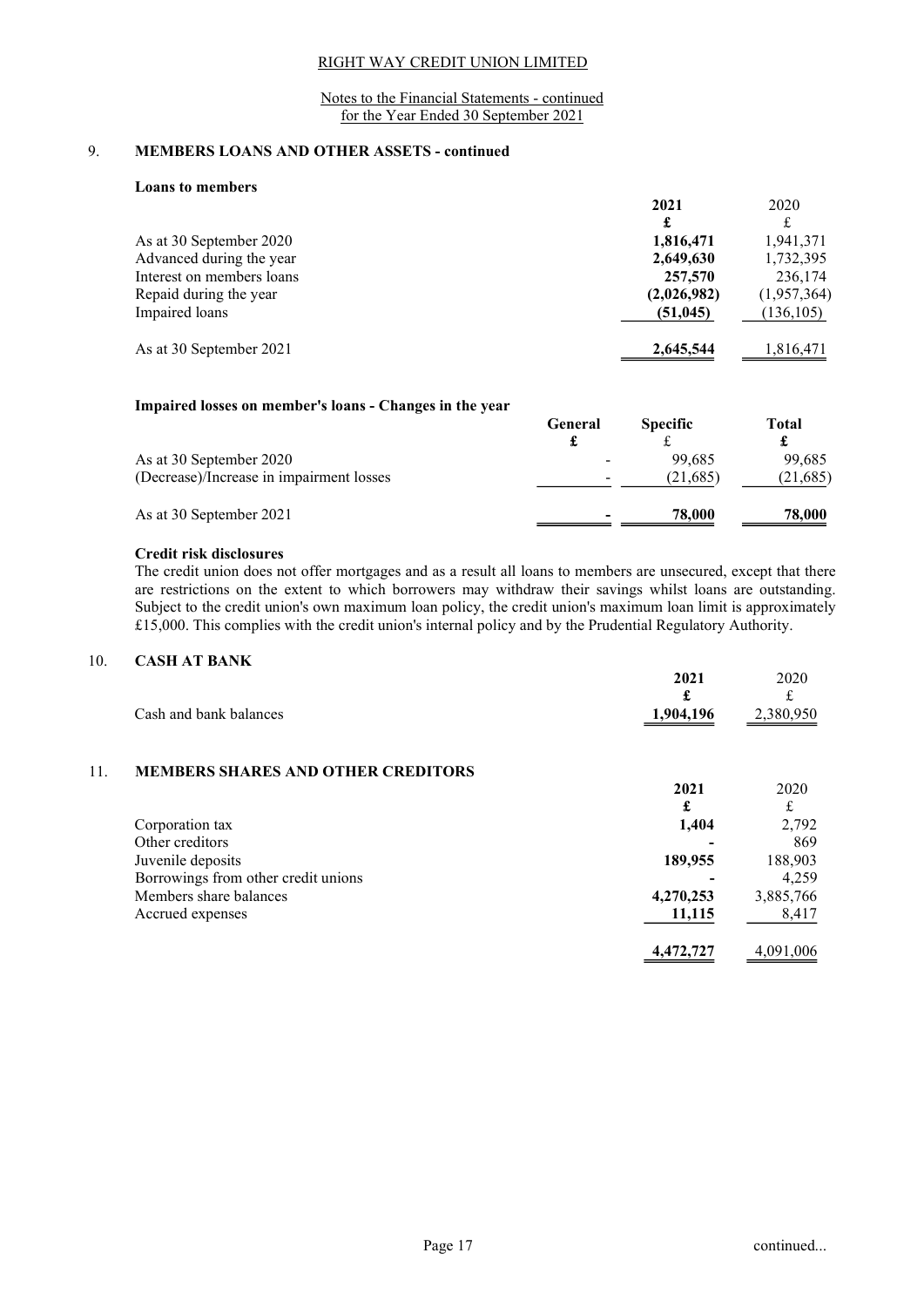Notes to the Financial Statements - continued for the Year Ended 30 September 2021

#### 12. FINANCIAL INSTRUMENTS

#### Financial risk management

The credit union manages its subscribed capital and loans to members so that it earns income from the margin between interest receivable and interest payable. The main financial risks arising from the credit union's activities are credit risk, liquidity risk and interest rate risk. The board reviews and agrees policies for managing each of these risks, which are summarised below.

## Credit risk

Credit risk is the risk that a borrower will default on their contractual obligations relating to repayments to the credit union, resulting in financial loss to the credit union. In order to manage this risk the board approves the credit union lending policy, and all changes to it. All loan applications are assessed with reference to the lending policy in force at the time. Subsequently loans are regularly reviewed for any factors that may indicate that the likelihood of repayment has changed.

#### Liquidity risk

The credit union's policy is to maintain sufficient funds in liquid form at all times to ensure that it can meet it's liabilities as they fall due. The objective of the credit union's liquidity policy is to smooth the mismatches between maturing assets and liabilities and to provide a degree of protection against any unexpected developments that may arise. Note 3 provides further details about the impact of the maturity mismatch on the going concern status of the credit union. Excluding short term other payables, as noted in the balance sheet, the credit union's financial liabilities, the subscribed capital, are repayable on demand.

#### Market risk

Market risk is generally comprised of interest rate risk, currency risk and other price risk. The credit union conducts all it's transactions in sterling and does not deal in derivatives or commodity markets. Therefore, the credit union is not exposed to any form of currency risk or other price risk.

#### Interest rate risk

The credit union's main interest rate risk arises from the differences between the interest rate exposures on the receivables and payables that form an integral part of the credit union's operations. The credit union considers rates of interest receivable when deciding on the dividend rate payable on subscribed capital. The credit union does not use interest rate options to hedge it's own positions. The interest rate risk is regularly monitored by the board with interest rates on members loans and interest receivable on bank deposits being regularly reviewed to ensure risk exposure is minimised.

#### Interest rate risk disclosures

The following table shows the average interest rates applicable to relevant financial assets and financial liabilities.

|                              | 2021      |                    | 2020      |             |
|------------------------------|-----------|--------------------|-----------|-------------|
|                              | Amount    | <b>Average Int</b> | Amount    | Average Int |
|                              | £         | $\frac{6}{9}$      | £         | $\%$        |
| <b>Financial Assets</b>      |           |                    |           |             |
| Loans to members             | 2,645,544 | 9.74               | 1,816,471 | 12.97       |
| <b>Financial liabilities</b> |           |                    |           |             |
| <b>Subscribed capital</b>    |           |                    |           |             |
| Share 1                      | 4,173,187 |                    | 3,796,551 |             |
| Share 2                      | 68,987    |                    | 66,639    |             |
| Share 3                      | 24,967    |                    | 19,362    |             |
| Budget                       | 3,112     |                    | 3,214     |             |
|                              | 4,270,253 |                    | 3,885,766 |             |

#### Fair value of financial instruments

The credit union does not hold any financial instruments at fair value.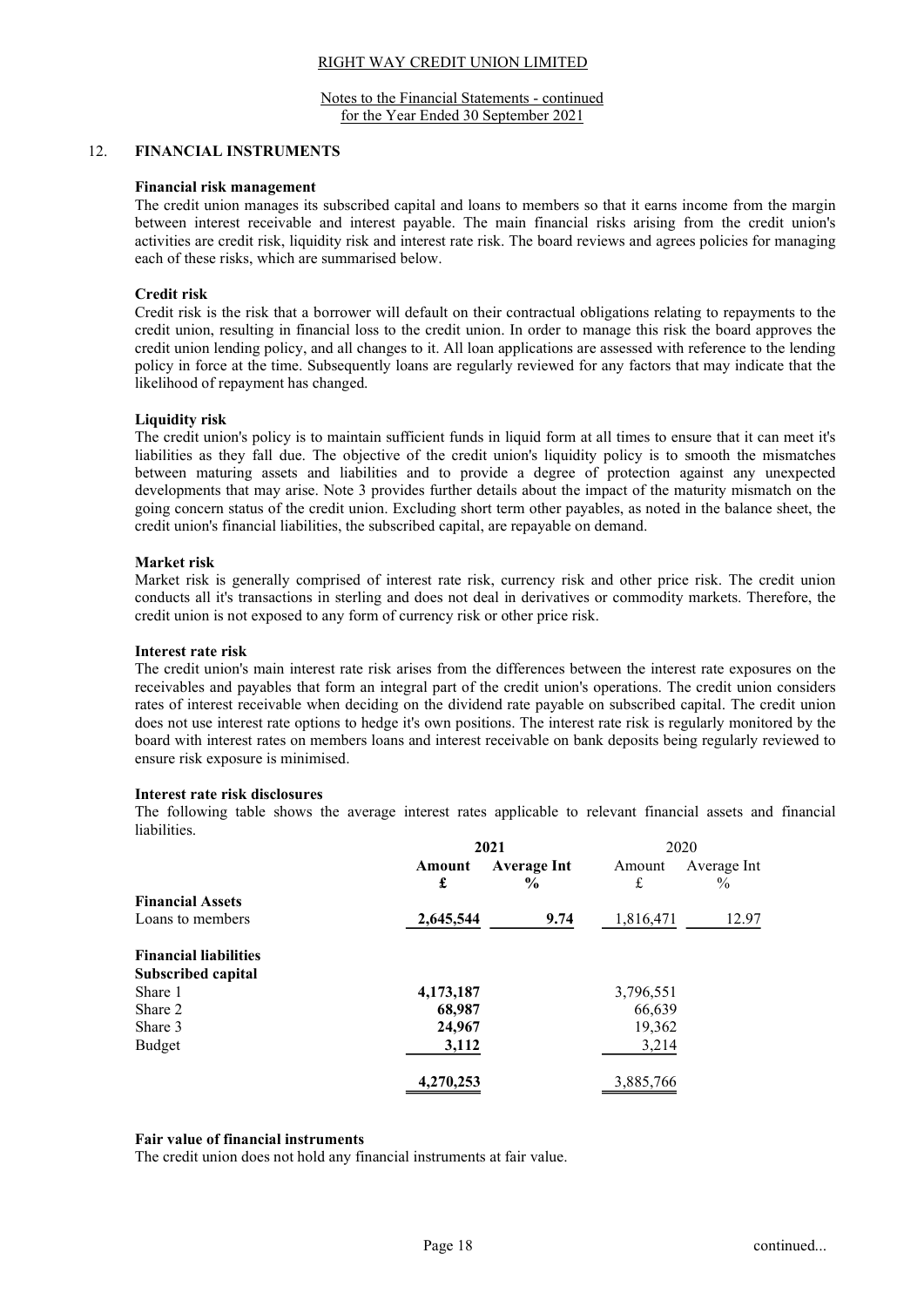#### Notes to the Financial Statements - continued for the Year Ended 30 September 2021

#### 13. ACCRUALS AND DEFERRED INCOME

|                 | 2021                                 | 2020               |
|-----------------|--------------------------------------|--------------------|
|                 |                                      |                    |
| Deferred grants | $\blacksquare$<br>$\hspace{.05cm} =$ | $\frac{44,390}{2}$ |

## 14. RESERVES

|                                | <b>Retained</b><br>earnings<br>£ | Micro<br>fund<br>reserve<br>£ | Bute &<br>Cowal<br>Contingency<br><b>Reserve</b><br>£ |
|--------------------------------|----------------------------------|-------------------------------|-------------------------------------------------------|
| At 1 October 2020              | 31,969                           | 60,653                        | 16,217                                                |
| Surplus for the year           | 71,805                           |                               |                                                       |
| Transfer                       | 116,217                          | 100,000                       | (16,217)                                              |
| At 30 September 2021           | <u>219,991</u>                   | 160,653                       |                                                       |
|                                | Sub                              | <b>Lloyds</b>                 |                                                       |
|                                | Ordinated                        | <b>Bank CU</b>                |                                                       |
|                                | Loan                             | Foundation                    | <b>Totals</b>                                         |
|                                | £                                | £                             | £                                                     |
| At 1 October 2020              | 125,000                          | 100,000                       | 333,839                                               |
| Surplus for the year           |                                  |                               | 71,805                                                |
| Transfer                       |                                  | (100,000)                     | 100,000                                               |
| Subordinated loan converted to |                                  |                               |                                                       |
| Grant                          | (125,000)                        |                               | (125,000)                                             |
| At 30 September 2021           |                                  |                               | 380,644                                               |
|                                |                                  |                               |                                                       |

## 15. CONTINGENT LIABILITIES

The credit union participates in the Financial Services Compensation Scheme (FSCS) and therefore has a contingent liability, which cannot be quantified, in respect of contributions to the FSCS, as required by the Financial Services and Markets Act 2000. The Financial Conduct Authority (FCA) had provided details of how the calculation of next year's contribution towards the FSCS will be calculated and provision has been included for this liability. However, this is subject to future changes in interest rates and levels of deposits held by deposit takers. Therefore, there is inherent uncertainty regarding the totality of the levy that the credit union will have to pay.

## 16. RELATED PARTY DISCLOSURES

During the year, 3 members of the Board and their close family members (2020 : 1 member) had loans with the credit union. These loans were approved on the same basis as loans to other members of the Credit Union. None of the directors or their close family members, have any preferential terms on their loans.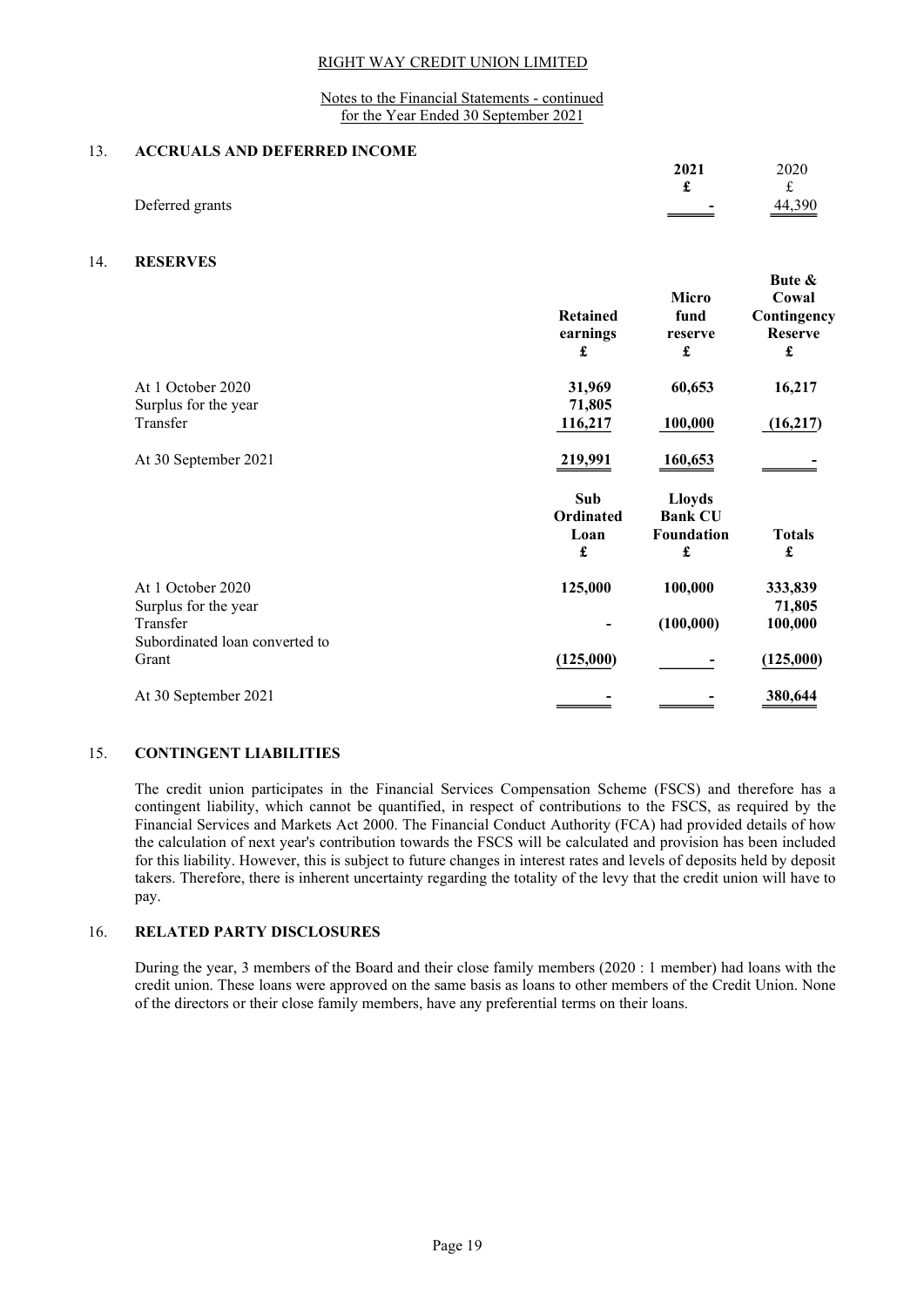## Detailed Revenue Account for the Year Ended 30 September 2021

|                                   | 2021<br>2020 |                      |           |             |
|-----------------------------------|--------------|----------------------|-----------|-------------|
|                                   | £            | $\pmb{\mathfrak{L}}$ | $\pounds$ | $\mathbf f$ |
| Loan interest receivable          |              | 257,570              |           | 235,676     |
| Other income                      |              |                      |           |             |
| Sundry receipts                   | 1,221        |                      | 2,520     |             |
| Grants                            | 129,884      |                      | 64,750    |             |
| Impaired loans recovered          | 6,953        |                      | 4,390     |             |
| Interest on bank account          | 7,387        |                      | 14,694    |             |
| Entrance and service fees         | 34,621       |                      | 25,739    |             |
| Service fees                      | 9,088        |                      | 6,260     |             |
|                                   |              | 189,154              |           | 118,353     |
|                                   |              | 446,724              |           | 354,029     |
| <b>Expenditure</b>                |              |                      |           |             |
| Rent and rates                    | 1,485        |                      | 3,035     |             |
| Death Benefit & insurance         | 29,269       |                      | 24,488    |             |
| Light and heat                    | 4,615        |                      | 7,228     |             |
| Management expenses               | 288          |                      | 358       |             |
| Wages                             | 132,827      |                      | 131,580   |             |
| Social security                   | 7,388        |                      | 6,973     |             |
| Pensions                          | 2,822        |                      | 2,884     |             |
| Telephone                         | 6,975        |                      | 6,909     |             |
| Printing, postage & stationery    | 4,111        |                      | 5,462     |             |
| Advertising                       | 31,930       |                      | 1,754     |             |
| Dues, fees & travel               | 10,690       |                      | 9,760     |             |
| Computer maintenance              | 50,818       |                      | 32,449    |             |
| Conference and training           | 580          |                      | 143       |             |
| Repairs and renewals              | 2,768        |                      | 4,031     |             |
| Equipment maintenance             | 3,974        |                      | 4,189     |             |
| Sundry expenses                   | 9,772        |                      | 8,300     |             |
| Cash (overage)/shortage           | (30)         |                      | 115       |             |
| Differences written off           |              |                      | (1,095)   |             |
| Professional fees                 | 9,280        |                      | 11,345    |             |
| Auditors' remuneration            | 3,370        |                      | 3,084     |             |
| Impaired loans written off        | 51,045       |                      | 126,933   |             |
| Impaired loan provision           | (21,685)     |                      | 14,319    |             |
| Impaired losses recovery expenses | 10,458       |                      | 2,132     |             |
|                                   |              | 352,750              |           | 406,376     |
|                                   |              | 93,974               |           | (52, 347)   |
| <b>Finance costs</b>              |              |                      |           |             |
| Bank charges                      | 4,457        |                      | 3,330     |             |
| Interest paid to other credit     |              |                      |           |             |
| unions                            | 56           |                      | 396       |             |
|                                   |              | 4,513                |           | 3,726       |
| Carried forward                   |              | 89,461               |           | (56,073)    |

This page does not form part of the statutory financial statements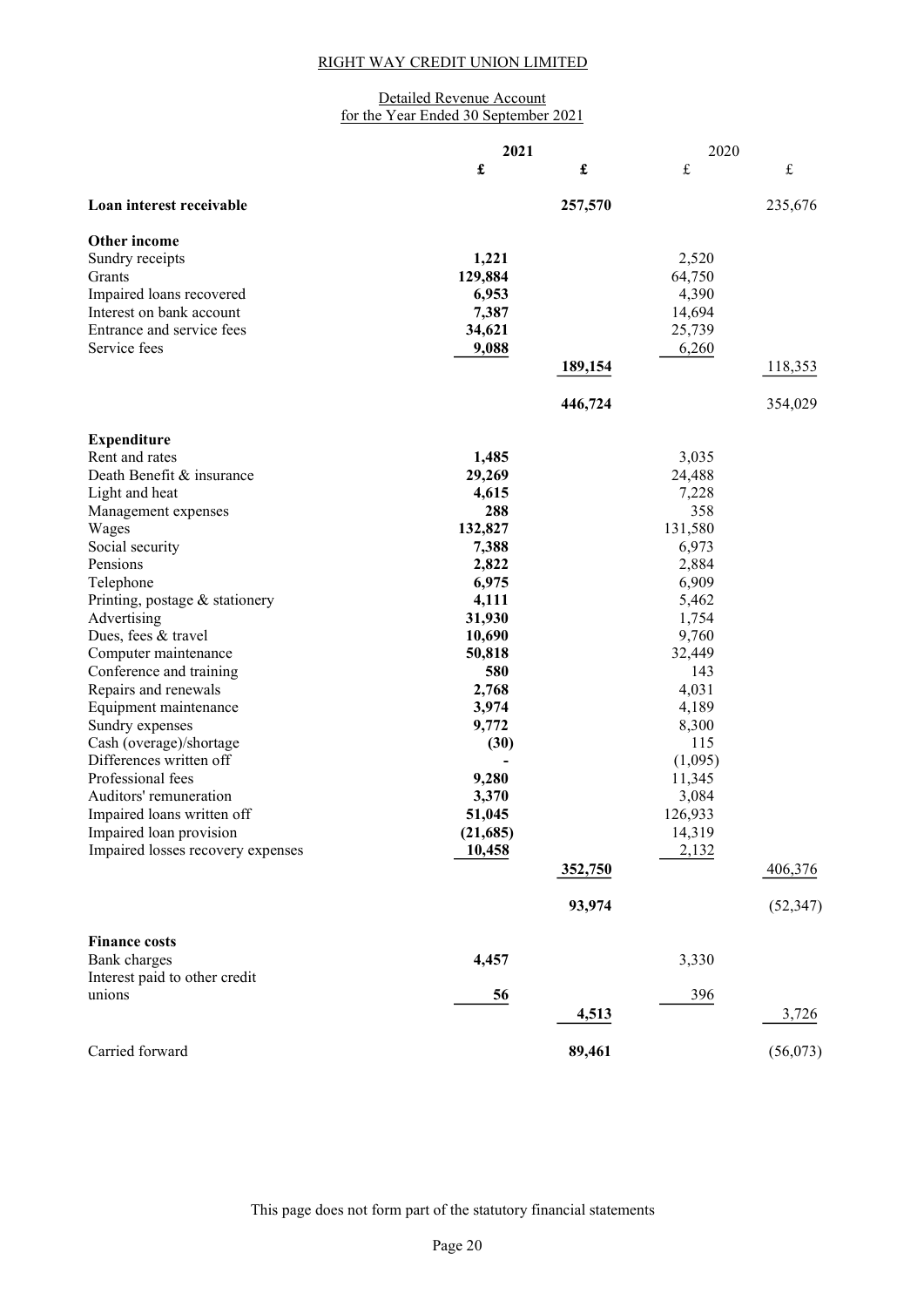## Detailed Revenue Account for the Year Ended 30 September 2021

|                              | 2021   |             | 2020  |          |
|------------------------------|--------|-------------|-------|----------|
| Brought forward              | £      | £<br>89,461 | £     | (56,073) |
| Depreciation                 |        |             |       |          |
| Freehold property            | 4,021  |             | 3,823 |          |
| Improvements to property     | 379    |             |       |          |
| Office equipment             | 1,080  |             | 414   |          |
| Computer equipment           | 10,772 |             | 9,390 |          |
|                              |        | 16,252      |       | 13,627   |
| <b>NET SURPLUS/(DEFICIT)</b> |        | 73,209      |       | (69,700) |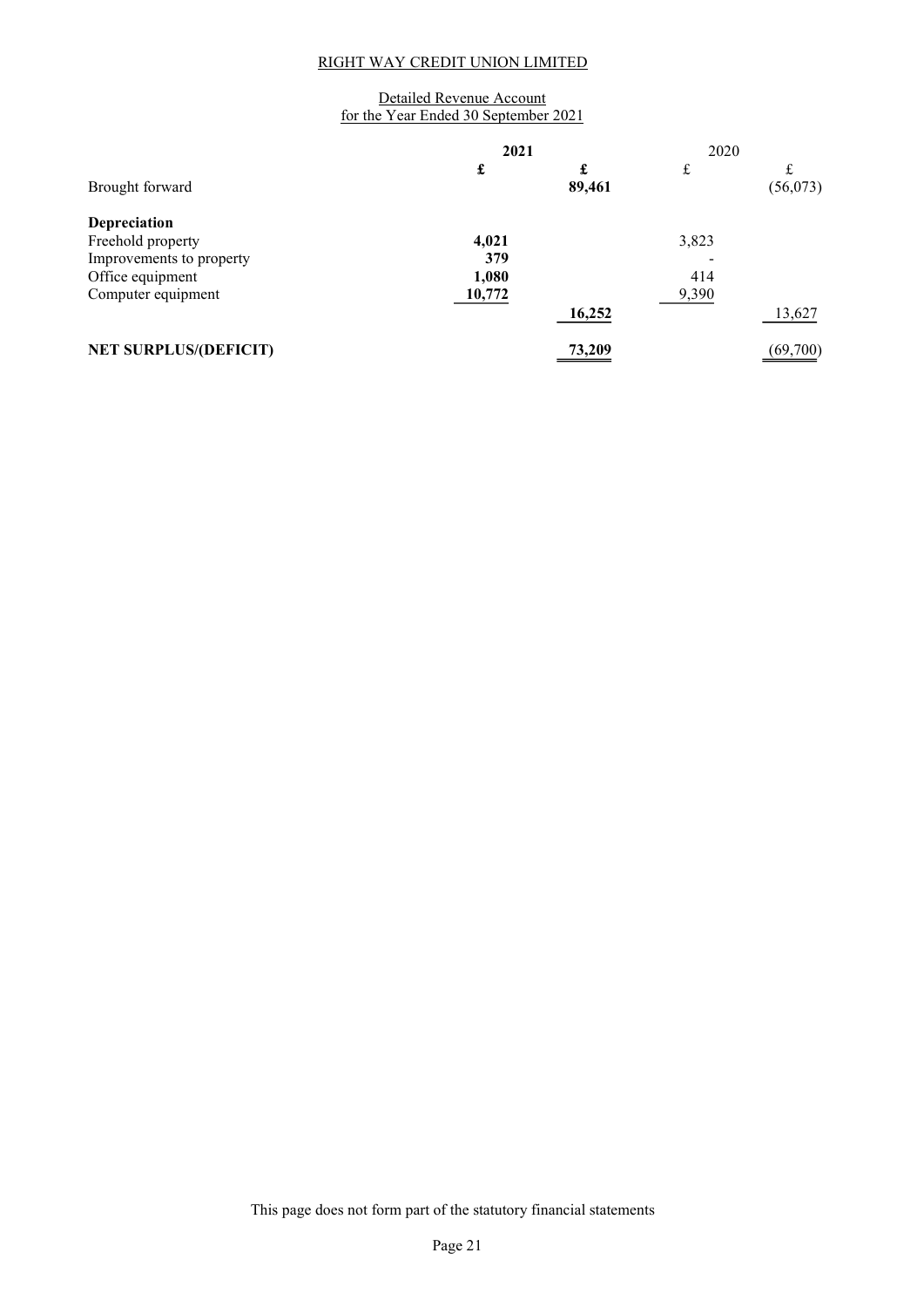# RENF100 - Audit Annual-Accounts 30.09.21

Final Audit Report 2021-12-16

| Created:        | 2021-12-14                                     |
|-----------------|------------------------------------------------|
| By:             | Gary Copeland (Gary Copeland@sharles-ca.co.uk) |
| Status:         | Signed                                         |
| Transaction ID: | CBJCHBCAABAAIM-Jp6YP2F6YZcGWQmtPmpJ4zell_9MC   |

## "RENF100 - Audit Annual-Accounts 30.09.21" History

|  | Document created by Gary Copeland (Gary.Copeland@sharles-ca.co.uk)<br>2021-12-14 - 16:47:38 GMT- IP address: 81.138.236.134                                                       |
|--|-----------------------------------------------------------------------------------------------------------------------------------------------------------------------------------|
|  | Document emailed to Conor McCart (conor mccart123@gmail.com) for signature<br>2021-12-14 - 16:52:53 GMT                                                                           |
|  | Email viewed by Conor McCart (conor.mccart123@gmail.com)<br>2021-12-14 - 17:03:16 GMT- IP address: 66.249.93.119                                                                  |
|  | <b>26</b> Document e-signed by Conor McCart (conor mccart123@gmail.com)<br>Signature Date: 2021-12-14 - 17:07:20 GMT - Time Source: server- IP address: 82.5.78.199               |
|  | Document emailed to NIall Alexander (niall@fair4allfinance.org.uk) for signature<br>2021-12-14 - 17:07:22 GMT                                                                     |
|  | Email viewed by NIall Alexander (niall@fair4allfinance.org.uk)<br>2021-12-15 - 09:45:07 GMT- IP address: 86.174.120.67                                                            |
|  | <b><i>C</i></b> Document e-signed by NIall Alexander (niall@fair4allfinance.org.uk)<br>Signature Date: 2021-12-15 - 17:27:03 GMT - Time Source: server- IP address: 86.174.120.67 |
|  | ►↓ Document emailed to Kim Cameron (kim.cameron@rwcu.co.uk) for signature<br>2021-12-15 - 17:27:05 GMT                                                                            |
|  | Email viewed by Kim Cameron (kim.cameron@rwcu.co.uk)<br>2021-12-15 - 17:32:21 GMT- IP address: 82.18.41.12                                                                        |
|  | <b>C</b> Document e-signed by Kim Cameron (kim.cameron@rwcu.co.uk)<br>Signature Date: 2021-12-15 - 17:34:01 GMT - Time Source: server- IP address: 82.18.41.12                    |
|  | Document emailed to Sharles Audit Ltd (robert.pollock@sharles-ca.co.uk) for signature                                                                                             |

2021-12-15 - 17:34:02 GMT